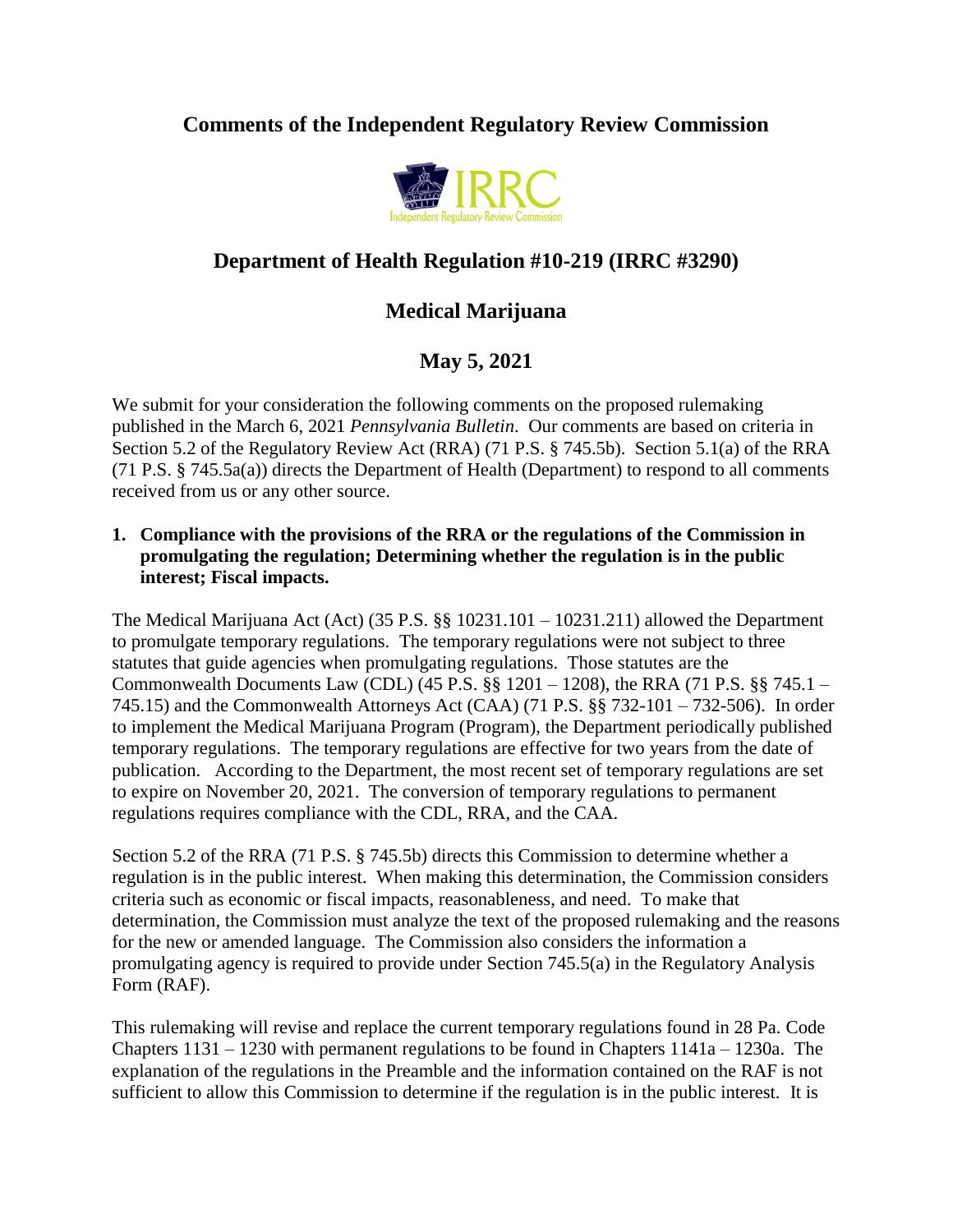our understanding that a complete explanation of the need for each temporary chapter and section was not provided when those regulations were promulgated. This is problematic because commenters have made suggestions to amend various provisions of the proposed regulation which contain specific requirements from the Act. For example, Section 1171a.28 (relating to selection protocol for samples) requires testing of medical marijuana at the time of harvest and before the product is sold to a dispensary. Commenters oppose this as unnecessary and more stringent than other states. However, Section 704 of the Act (relating to laboratory) specifically requires the two tests.

We acknowledge that while the Preamble to this proposed rulemaking explains the changes that are being offered, it does not, in every instance, explain the rationale for those changes. In the Preamble to the final-form rulemaking, we ask the Department to provide an explanation of the basis and rationale for each chapter of this rulemaking and the changes that were made between the temporary regulation and this proposed regulation. If a particular section of the regulation is based on a specific section of the Act, we ask the Department to provide a citation to the section or sections of the Act. This additional information will assist the Commission in determining if the regulation is in the public interest. It will also provide the regulated community with a better understanding of why the Department is regulating the Program in a particular manner.

Furthermore, the RAF fails to quantify the fiscal impacts the changes between the temporary regulations and the permanent regulations will have on the regulated community. Without this information, we cannot determine if this proposed regulation is in the public interest. As the Department prepares the final-form regulation, we suggest that the Department solicit input from the regulated community to gain a better understanding of the fiscal impacts this proposal will have on the industry and the patients they serve. In the RAF submitted with the final-form rulemaking, we ask the Department to provide a more detailed analysis of the fiscal impacts of the rulemaking.

## **2. Whether a less costly or less intrusive alternative method of achieving the goal of the regulation has been considered for regulations impacting small business; Adverse effects on prices of goods and services, productivity, or competition.**

In response to RAF Question #19, regarding the impact the regulation may have on small businesses, the Department explains medical marijuana has not been legalized at the federal level. Therefore, the Department cannot quantify the number of small businesses, as defined in the RRA, and say for certain how many organizations will be impacted by the regulation. The Department further states that it will respond to questions regarding this issue, ". . . assuming that some, if not all, of the medical marijuana organizations may be considered small businesses."

Some of the commenters have described themselves as small businesses and have cited the "small business" criterion in Section 5.2(b)(8) of the RRA (71 P.S. § 745.5b(b)(8)) in their written comments. They have explained that some of the new requirements will impose significant costs and question the need for those requirements. These commenters contend that the additional costs will lead to higher prices for patients. A more detailed discussion of those specific concerns as they relate to growers/processors, dispensaries, and laboratories will be addressed later in these comments. We ask the Department to work with the commenters that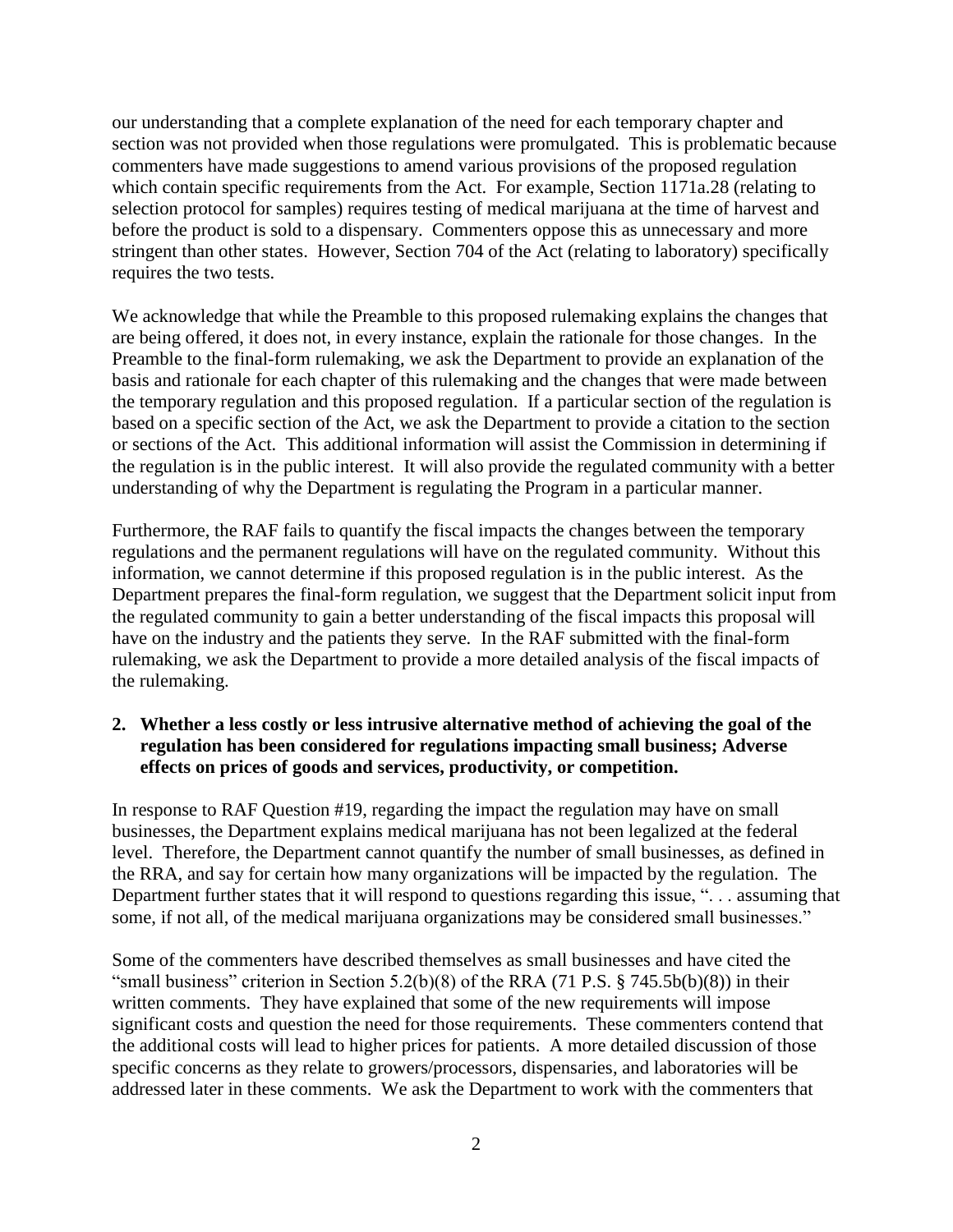have raised this criterion to determine if the regulation can be amended to provide a less costly alternative while achieving the goal of regulation.

## **3. Non-regulatory language. – Clarity; Implementation procedures.**

A regulation has the full force and effect of law. We have concerns related to the use of nonregulatory language, which does not establish standards that could be predicted by the regulated community, found throughout the proposed regulation. For example:

- Section 1141a.27(b) states, "By submitting an application to the Department, an applicant consents to any investigation, **to the extent deemed appropriate by the Department**, of the applicant's ability to meet the requirements under the act applicable to the application." [Emphasis added.]
- Section  $1141a.32(c)$  states, "The Department will determine whether the stated goals in the diversity plan are **reasonable and represent a good faith effort** to meet the diversity goals…" [Emphasis added.]
- Section 1141a.32(h) states, "The Department will review the diversity plan and provide the medical marijuana organization with **advice** regarding activities that **should be undertaken** by the medical marijuana organization . . . ." [Emphasis added.]
- Section  $1141a.47(a)(5)(ii)$  states, in part, that the Department may issue a cease and desist order . . . "if the agent observes or **suspects** an operational failure or determines that the conditions **will likely create** a diversion or contamination of seeds . . . ." [Emphasis added.]
- Section 1151a.23(a) states, "A grower/processor may only grow, store, harvest or process seeds, immature medical marijuana plants, medical marijuana plants, medical marijuana or medical marijuana products in an indoor, enclosed, secure facility **as approved by the Department**." [Emphasis added.]
- Section 1151a.26(b)(3) states, "The grower/processor shall retain at the facility, for **at least** 4 years, records of all inspections, servicing, alterations and upgrades performed on the systems . . . ." [Emphasis added.]
- Section 1151a.29(b) states, in part, "The grower/processor shall notify the Department in writing **promptly** . . . ." [Emphasis added.]
- Section 1151a.32(b)(1) states, in part, that a grower/processor shall "**routinely** calibrate, check and inspect the following to ensure accuracy . . . ." [Emphasis added.]
- Section 1171a.23(a) states, "A laboratory . . . shall submit an application for approval to the Department **on a form and in a manner prescribed by the Department**." [Emphasis added.]
- Section 1171a.29(c) states, "**At a minimum**, testing, as prescribed by the Department, shall be performed . . . ." [Emphasis added.]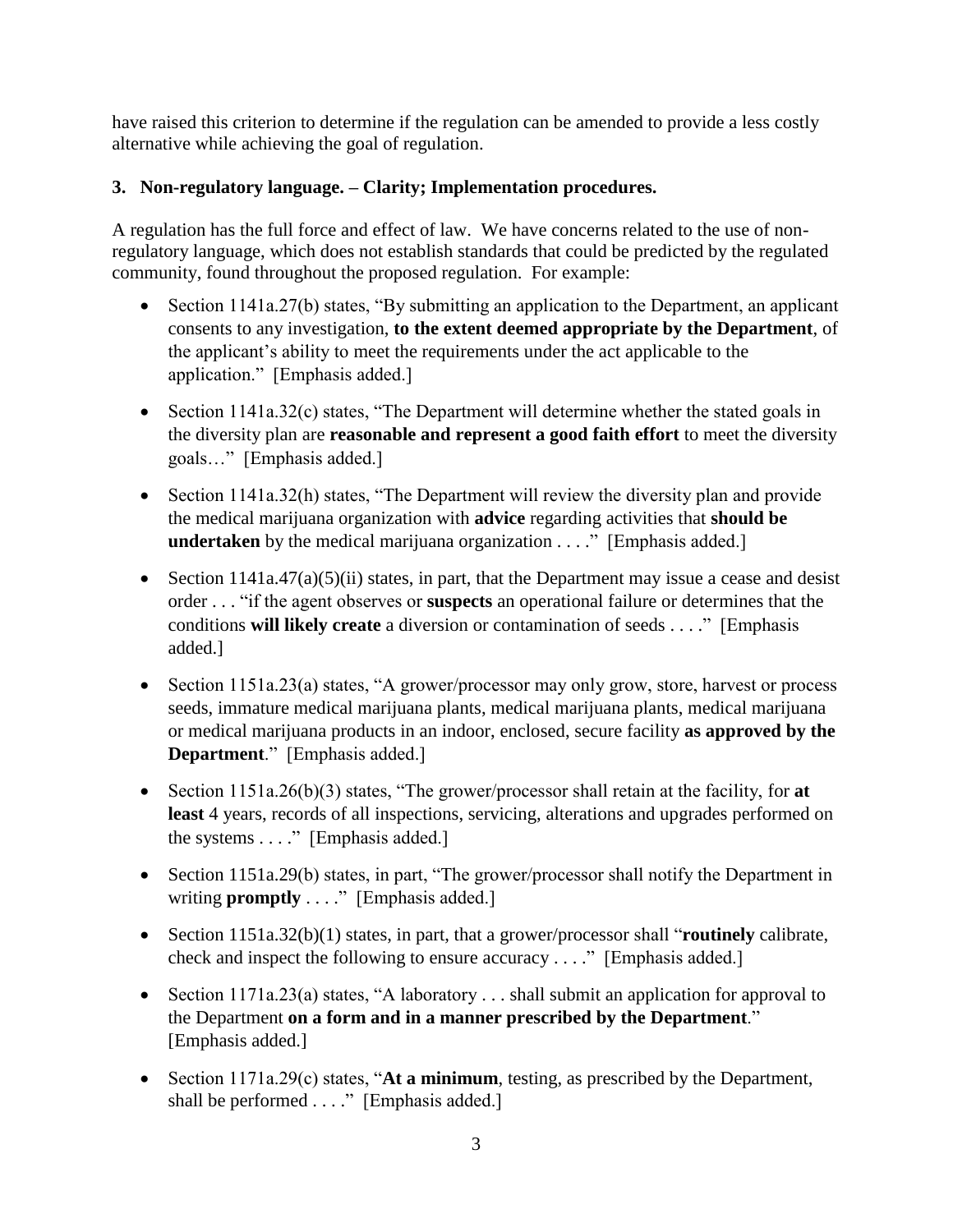- Section 1171a.29(e) states, "Sampling and testing under this chapter shall be conducted with a statistically significant number and size of samples and with **methodologies acceptable to the Department** . . . ." [Emphasis added.]
- Section 1171a.29(f) states, "An approved laboratory may not test any samples when there is… **any other factor** sufficient to render the findings of questionable validity." [Emphasis added.]
- Section 1171a.30 states, "An approved laboratory shall follow the methodologies, ranges and parameters **acceptable to the Department** that are contained in the scope of the certificate of accreditation issued to the laboratory." [Emphasis added.]
- Section  $1171a.33(b)(3)$  states that an employee of an approved laboratory, grower/processor or third-party contractor who transports process lot samples from a grower/processor to an approved laboratory shall . . . "[p]rotect the sample against factors that interfere with the validity of testing results, including the factors of time, temperature and **other environmental factors** that may work to jeopardize the integrity of the sample." [Emphasis added.]
- Section 1191a.23(c) states, "The Department may issue an identification card to an individual who is under 21 years of age to serve as a caregiver when a **sufficient showing** is made to the Department that the individual should be permitted to serve as a caregiver, **as determined by the Department**." [Emphasis added.]
- Section  $1211a.22(d)(1)$  states that an approved clinical registrant may not dispense any medical marijuana products until the Department has determined that the registrant is "**ready, willing and able to operate as a grower/processor and a dispensary**." [Emphasis added.]
- Section  $1211a.27(c)(11)$  states that an application for approval of a clinical registrant must include "**[a]ny other information deemed necessary by the Department**." [Emphasis added.]

These emphasized phrases do not set binding norms and lack clarity. For that reason, consistent implementation of these provisions by the Department and compliance by the regulated community could be difficult. We ask the Department to review the entire final-form regulation to ensure the use of regulatory language, setting clear compliance standards for the regulated community to meet.

## **CHAPTER 1141a. GENERAL PROVISIONS**

**4. Section 1141a.21. Definitions. – Statutory authority; Protection of the public health, safety, and welfare; Clarity; Implementation.**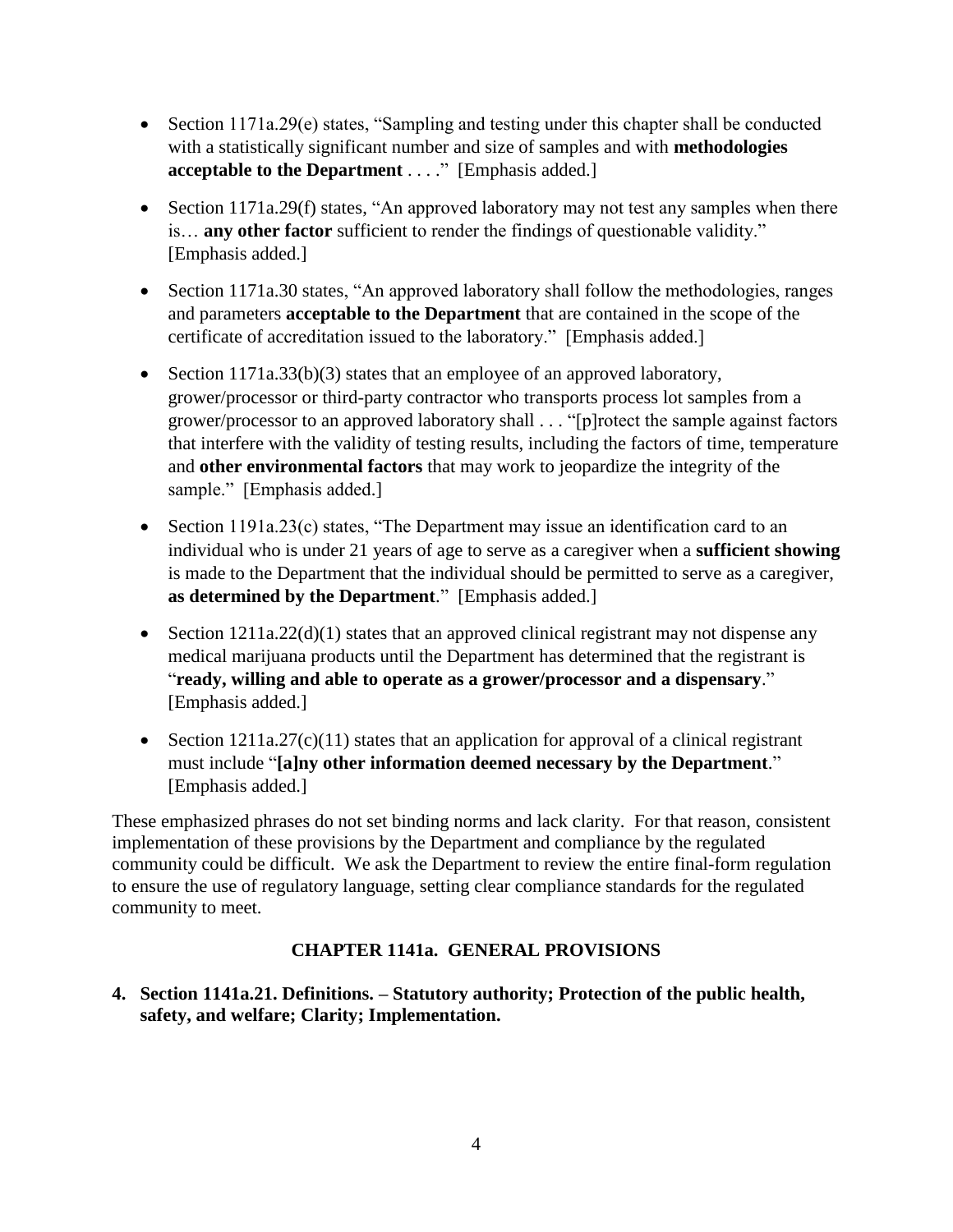#### *Clinical registrant*

In part, under Subparagraph (iii), this term is defined as an entity that "[i]s approved by the Department **as a clinical registrant**." [Emphasis added.] A term cannot be defined by the term itself. We ask the Department to delete or clarify this subparagraph in the final-form regulation.

#### *Electronic tracking system*

The Act requires the Department to establish and maintain an electronic database to include activities and information related to medical marijuana. It is our understanding that the Department utilizes MJ Freeway, a software product to manage the database. Commenters state that there have been problems with the tracking system and have suggested that medical marijuana organizations be allowed to use an application-programing interface (API) of their choice, as long as the API meets the requirements of the regulation and the Act, to connect to MJ Freeway. In the Preamble to the final-form rulemaking, we ask the Department to explain how it administers the electronic tracking system required by the Act, and whether a medical marijuana organization can use an API of its choosing to connect to the database. We also ask the Department to consider the suggestions of commenters as their concerns relate to the use of an API and the potential benefits of safety and efficiency that commenters contend can be realized. Furthermore, we ask the Department to ensure that any changes to the final-form regulation regarding the electronic tracking system also address Sections 1151a.39 (relating to electronic tracking system) and 1161a.39 (relating to electronic tracking system).

#### *Patient consultation*

This term is defined as, "A complete in-person examination of a patient and the patient's health care records at the time a patient certification is issued by a practitioner." We note that the definition of "continuing care" in the Act states the following: "Treating a patient, in the course of which the practitioner has completed a full assessment of the patient's medical history and current medical condition, including an in-person consultation with the patient." Commenters have suggested that some of the COVID protocols for the Program currently in place be incorporated into this rulemaking, including the use of telemedicine. Has the Department considered making this particular protocol a permanent provision via this rulemaking? Would the inclusion of COVID protocols for the Program in this regulation be permissible under the Act?

#### *Physician*

The Department defines this term as, "The term as defined in section 2 of the Medical Practice Act of 1985 **and** section 2 of the Osteopathic Medical Practice Act." [Emphasis added.] We ask the Department to revise this definition to change "and" to "or." This comment applies to the definition of "physician assistant," as well.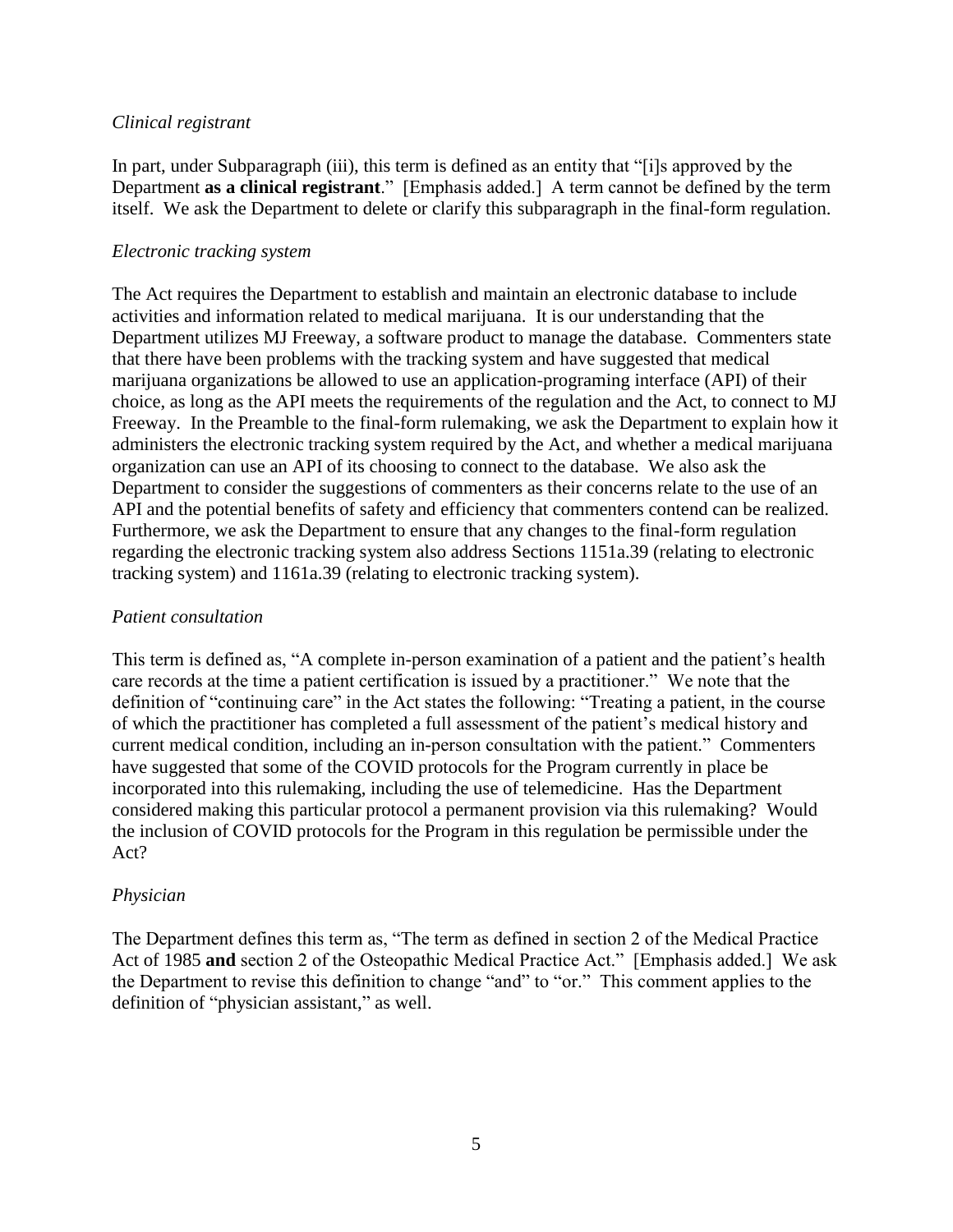#### *Research protocol*

"Research project or study" is a term defined in the proposed regulation. The definition of "research protocol" references a "research program or research study." Should the references to a "research study" within the definition of "research protocol" be revised to "research project or study"?

#### *Serious medical condition*

This definition lists the 17 conditions contained in the definition for the same term in Section 103 of the Act. It also includes four conditions listed in the temporary regulations. This proposed definition adds two more conditions and also the following language at Paragraph (xxiv): "Any other condition recommended by the Medical Marijuana Advisory Board [(Board)] and approved by the Secretary [of the Department (Secretary)]." We have several concerns with this definition.

First, Section 1201(j) of the Act specifies the duties of the Board. See 35 P.S. § 10231.1201(j). Under Subsection (j)(4), the Board is to issue a written report two years after the effective date of Section 1201. Id. at § 10231.1201(j)(4). The report is to include recommendations and findings on six topics, including "whether to change, add or reduce the types of medical conditions which qualify as serious medical conditions under this act." Id. at  $\S 10231.1201(j)(5)(ii)$ . Under Section 1202 of the Act, at the discretion of the Secretary, the Department may promulgate regulations to adopt recommendations made by the Board. This section requires the Secretary to issue notice of the recommended changes within 12 months of receiving the report. Id. at § 10231.1202. The Board's final report was issued on April 9, 2018. That report recommended a process be established for a subcommittee of the Board to review and approve additional serious medical conditions on a continuous basis and the Secretary approved that recommendation.

A commenter has questioned the Department's statutory authority to amend the list of serious medical conditions outside of the legislative or regulatory process. We agree that further explanation is required on this matter. The statutory language of Sections 1201 and 1202 of the Act appear to limit the scope and timeframe of the Board's authority to make recommendations for changes to one year after the issuance of the required report. What specific section of the Act allows the list of serious medical conditions to be amended by the Board, or a subcommittee of the Board, with approval by the Secretary, on a continual basis?

Second, if the Department has the authority to amend the list of serious medical conditions as provided in Paragraph (xxiv), the process for making these changes should be included in the final-form regulation. Any such process should include the opportunity for public comment on potential changes and an explanation of how changes will be conveyed to the public.

Third, the Pennsylvania Psychiatric Society submitted comments questioning the inclusion of anxiety disorders, autism, opioid use disorder (OUD) (for which conventional therapeutic interventions are contraindicated or ineffective, or for which adjunctive therapy is indicated in combination with primary therapeutic interventions), and post-traumatic stress disorder (PTSD).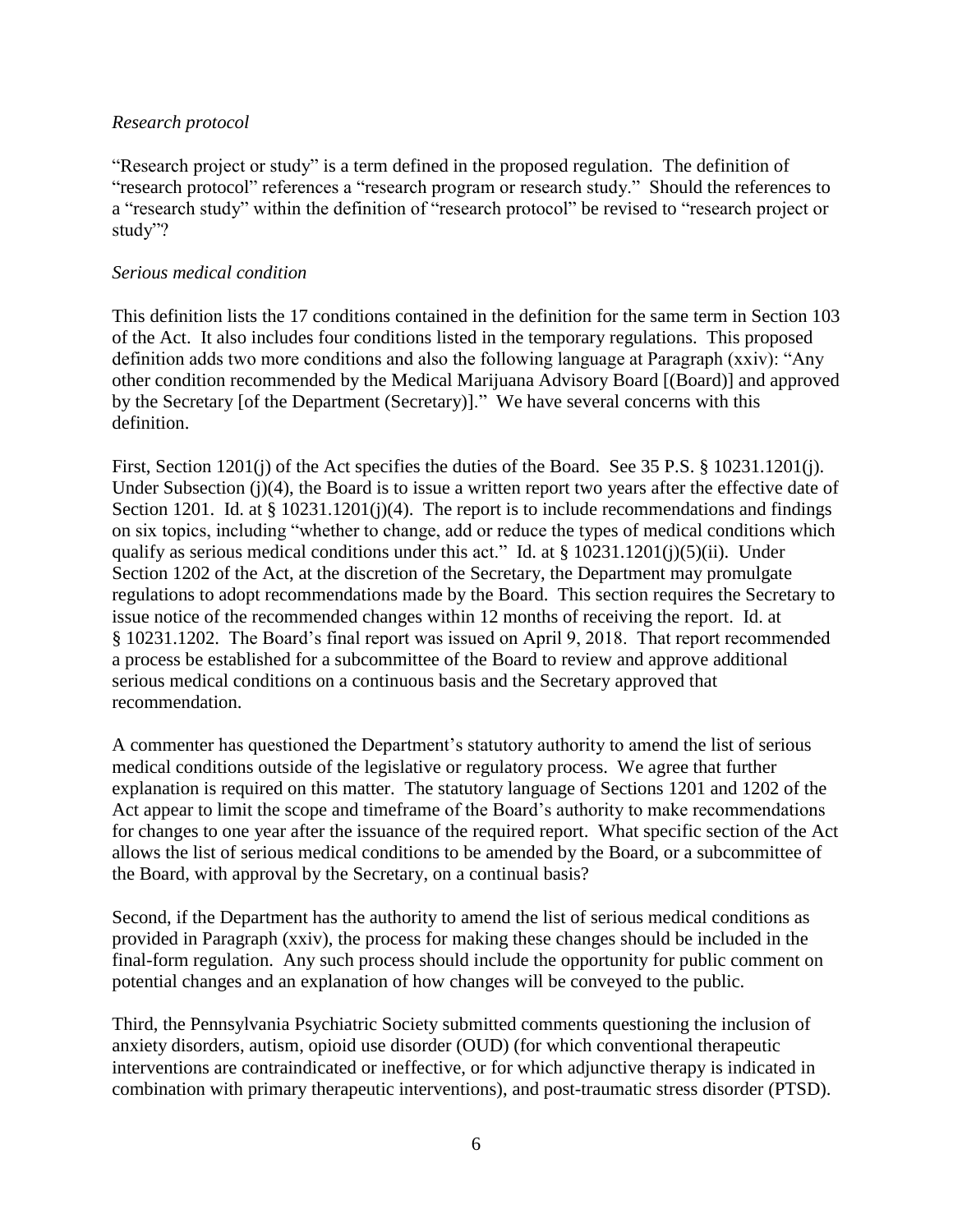We note that autism and PTSD are conditions listed in the Act. OUD was added to this definition and is included in the temporary regulations. Anxiety disorders and Tourette's Syndrome are new conditions being added to this definition through this proposed regulation. For the conditions not listed in the Act, we ask the Department to explain in the Preamble to the final-form regulation, the Board's rationale and authority for adding these conditions to the definition of "serious medical condition."

## **5. Section 1141a.22. Records subject to disclosure; confidentiality. – Clarity; Implementation.**

Section 1141a.29 (relating to initial permit application) states in Paragraph (a)(2), "An applicant shall submit an **initial permit application** using the form posted on the Department's web site together with a **version that is redacted** in accordance with the Right-to-Know Law (65 P.S. §§ 67.101— 67.3104), **as set out in § 1141a.22** . . . ." [Emphasis added.]

In Section 1141a.22, Subsection (d) states, "An applicant's failure to redact confidential proprietary or trade secret information in its **submitted permit application** will result in disclosure to the public of the confidential proprietary or trade secret information in response to a Right-to-Know Law request." We ask the Department to clarify that this provision pertains to a "version" of the initial permit application rather than the initial permit application.

Subsection (f) states, "Nothing in this section shall preclude the Department from releasing deidentified data for research purposes, subject to approval and oversight by the Department and an [institutional review board] to ensure that the use of the data is limited to the specified research purposes." Commenters state that this provision is problematic as the confidential data of a grower/processor may be released. One commenter states that the release of such data is not enumerated in Section 302 of the Act (relating to confidentiality and public disclosure). 35 P.S. § 10231.302. We ask the Department to provide its statutory authority for this provision. If the release of "de-identified data" is retained in the final-form regulation, we ask the Department to define this term, clarifying what type of information and data the Department anticipates releasing for these purposes. Additionally, we ask the Department to clarify how it will implement this provision, including providing notice that the data of a grower/processor will be or has been disclosed.

## **6. Section 1141a.25. General requirements for permits. – Clarity.**

Subsection (a) states that the Department may issue a permit to an applicant only for the specific location identified in the applicant's application, by name and address. Commenters have concerns that, in conjunction with Sections 1141a.28 (relating to fees) and 1141a.40 (relating to application for approval of a change in location of an operational facility), the proposed regulations do not provide a path for preoperational facilities to select a new location within the same region. Commenters assert that circumstances beyond an organization's control, such as zoning prohibitions or environmental risks, may necessitate an organization's relocation after the original application and location have been approved but while still preoperational. We ask the Department to clarify the process for a preoperational facility to select a new location within the same region.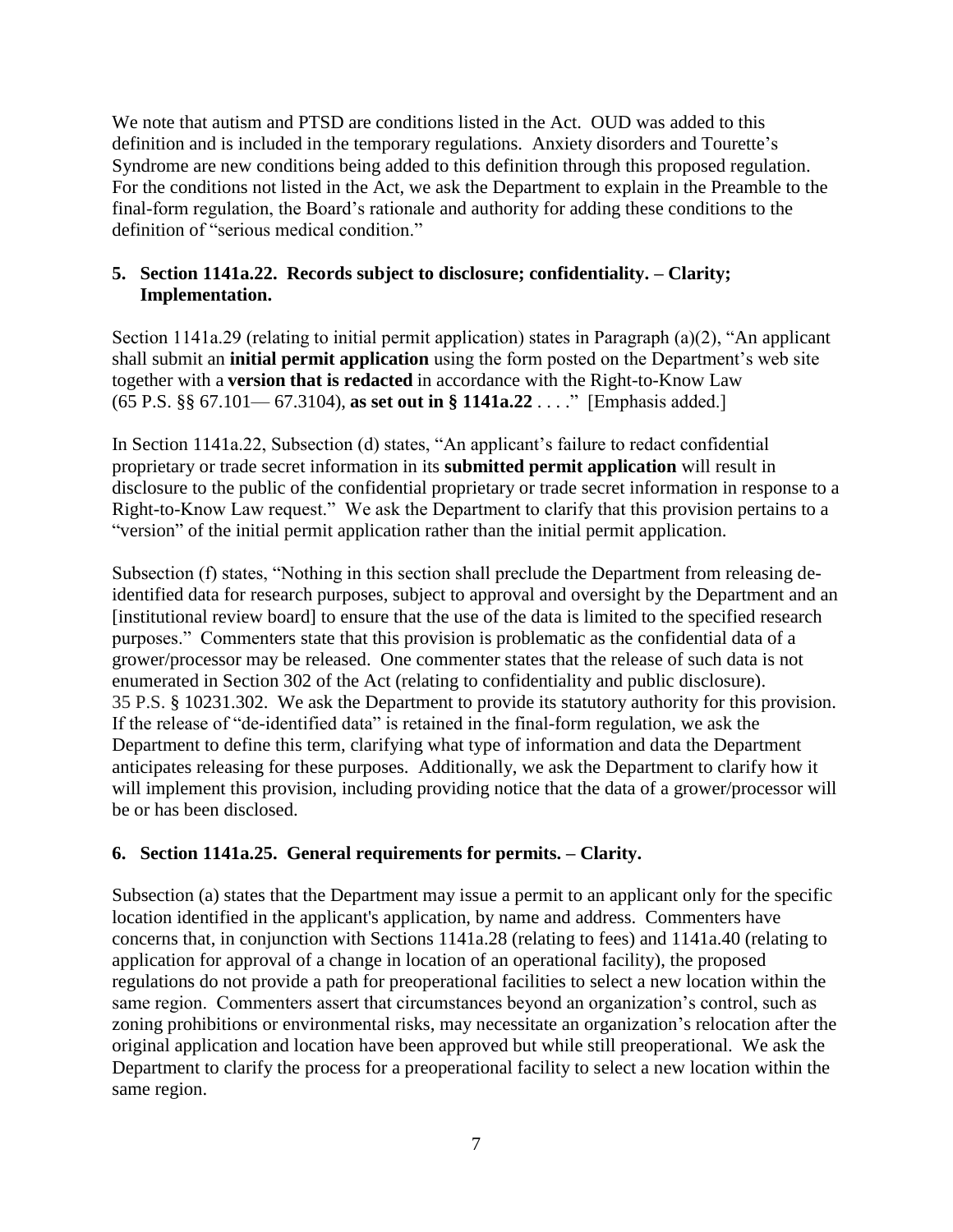### **7. Section 1141a.31. Background checks. – Need; Reasonableness.**

Subsection (d) states, "A financial backer, principal or employee may not hold a volunteer position, position for remuneration or otherwise be affiliated with a medical marijuana organization or a clinical registrant if the individual has been convicted of a criminal offense relating to the sale or possession of illegal drugs, narcotics or controlled substances." A commenter states that the lifetime ban of individuals with certain criminal histories hinders an organization's ability to hire the best talent. What is the need for and reasonableness of a lifetime ban? We ask the Department to explain the reasonableness of this requirement in the final-form regulation.

## **8. Section 1141a.36. Permit renewal applications. – Clarity; Implementation.**

Under Paragraph (c)(3), a medical marijuana organization must include with a permit renewal application "the medical marijuana organization's history of compliance with the act and this part." How is an organization to demonstrate its compliance? We ask the Department to clarify how this provision is to be implemented.

### **9. Section 1141a.39. Application for change in ownership of a medical marijuana organization. – Compliance with the provisions of the RRA or the regulations of the Commission in promulgating the regulation; Need.**

Subsection (a) states, "In the event of an impending change in ownership involving a change in control of a medical marijuana organization from the ownership listed in the initial permit application or a permit renewal application, the medical marijuana organization shall submit an application for change in ownership, on a form prescribed by the Department . . . ." The RRA requires an agency to submit copies of forms that are required for implementation of the regulation. This requirement applies to submittal of proposed and final-form rulemakings. We ask the Department to provide copies of all forms that are required to comply with this rulemaking, including the form referenced in this subsection, when it is returned in final-form.

Subsection (d) requires "written approval of all individuals affiliating with the medical marijuana organization." A commenter notes that this is a potentially large group and it may not be appropriate for all of them to give this approval. We ask the Department to explain the need for this provision or to delete it.

#### **10. Section 1141a.40. Application for approval of a change in location of an operational facility. – Clarity; Implementation.**

Subsection (e) states, "The Department will issue a new permit to the medical marijuana organization for the new location **if the request is approved**." [Emphasis added.] We note that Subsection (g) provides one reason for a disapproval, stating, "The Department will not approve a change of location that is outside the boundaries of the region for which the initial permit was issued." On what basis is the Department evaluating whether to approve or disapprove a request for a new permit? We ask the Department to clarify how this provision will be implemented.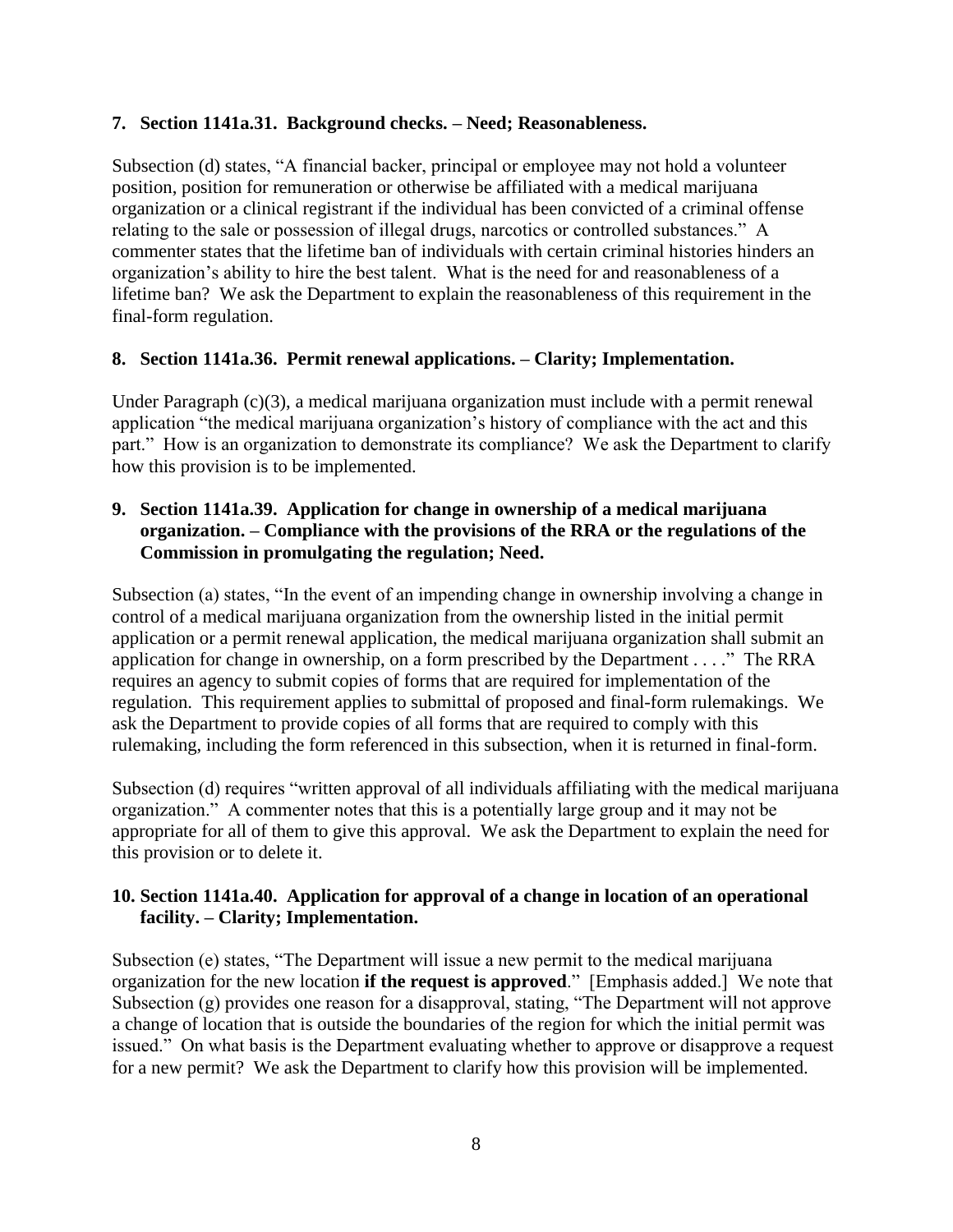#### **11. Section 1141a.42. Failure to be operational. – Clarity; implementation.**

Subsection (c) states ". . . Within 30 days of **receiving the Department's notice**, the medical marijuana organization shall submit to the Department for approval a plan . . . ." [Emphasis added.] How will the Department know the date on which notice was received by an organization? We ask the Department to clarify how this provision will be implemented.

#### **12. Section 1141a.47. General penalties and sanction. – Implementation.**

This section of the proposed regulation generated significant interest from legislators, the lieutenant governor, representatives of labor unions and hundreds of individuals surrounding the issue of enforcement of permit application commitments. Commenters explain that the Department developed a scoring rubric to use in its review of applications for permits which includes a matrix for scoring an applicant's commitment to community and diverse participation. If an application communicated a plan for community engagement, such as charitable giving, community events, job training, community partnerships, or a labor peace agreement, the applicant would receive additional points.

Commenters express concern that there is nothing in the proposed regulation that would penalize or otherwise sanction a permit holder for failing to implement the community initiatives stated in the application. Nearly all of the commenters focused on the issue of labor peace agreements, stating that applicants have been able to receive additional points on their applications by signing a neutrality and card check agreement with a labor organization, agreeing to stay neutral in the attempt to organize the workforce. Other commenters emphasized other enumerated types of community initiatives. These commenters assert that with a limited number of licenses available, it is critical that a compliance monitoring system exist and that these permit holders be held accountable. We ask the Department to explain in the Preamble to the final-form regulation how it will ensure that a permit holder is implementing the initiatives included in the organization's permit application.

#### **13. Section 1141.48. Training. – Protection of the public health, safety and welfare; Implementation; Clarity.**

This section requires principals and employees of a medical marijuana organization to complete a two-hour training course developed by the Department. Principals must complete the course prior to starting initial operation of a facility. Employees must complete the course no later than 90 days after starting employment at the facility. We have several questions. First, does the Department, the medical marijuana organization, or a third-party administer the course? Second, what is the rationale for allowing an employee to start working at a facility *before* the training is complete? Third, if an employee leaves one medical marijuana organization and starts working for a different organization, will that employee need to take the course again? Fourth, Subsection (c) requires the medical marijuana organization to retain the attendance records of its principals and employees. Does the medical marijuana organization have ownership of the records that need to be kept? Finally, must records be kept for individuals that are no longer employed by the organization? We ask the Department to address these questions in the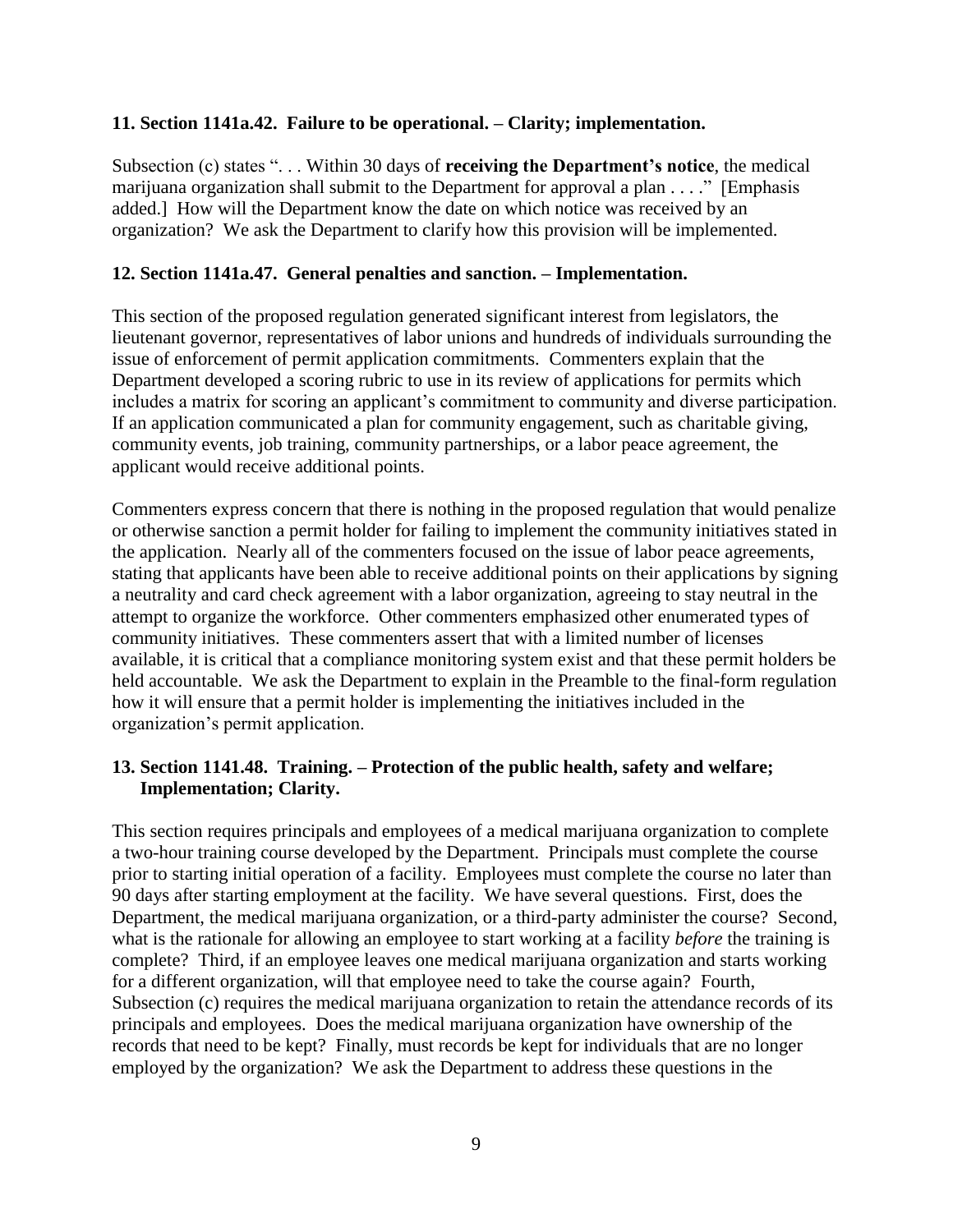Preamble to the final-form regulation and clarify how this provision will be implemented in the final-form regulation.

### **14. Section 1141a.49. Zoning. – Protection of the public health, safety, and welfare; Reasonableness.**

Subsection (b) states that a dispensary shall meet the identical municipal zoning and land use requirements as other commercial facilities that are located in the same zoning district. A legislator and two neighborhood associations express concern that in certain areas, local zoning requirements only provide notice to the public and require public hearings if the location requires a variance. These commenters assert the need for community impact statements to be required for all permit applications, and for community impact statements to be considered in determining whether a permit should be granted. Does the Department consider community impact when evaluating the location of a permit application? We ask the Department to explain the reasonableness of zoning requirements included in the final regulation, and how the final regulation protects the public health, safety, and welfare.

#### **15. Section 1141a.50. Advertising by a medical marijuana organization. – Statutory authority; Clarity; Implementation.**

Subsection (b) states that promotional, advertising, and marketing materials shall be approved by the Department prior to their use. What is the process for obtaining Departmental approval? We ask the Department to clarify how this provision will be implemented.

Related specifically to promotional materials, commenters assert that the Act does not require the Department to approve this type of materials. What is the Department's statutory authority to require approval of promotional materials?

Subsection (c) states that this part does not apply to information provided by a grower/processor to a dispensary listing various medical marijuana products, instruments, and devices that the grower/processor is offering for sale to the dispensary. If promotional materials are retained in Subsection (b) in the final-form regulation, we ask the Department to clarify whether educational material from growers/processors to be used to educate patients would be considered promotional material.

## **CHAPTER 1151a. GROWERS/PROCESSORS**

#### **16. Use of the term "visitor." – Fiscal impacts; Protection of the public health, safety, and welfare; Need; Reasonableness; Implementation.**

Throughout Chapters 1151a (relating to growers/processors) and 1161a (relating to dispensaries), the Department proposes to change the word "visitor" in the temporary regulation to "individual" in the proposed regulation. The Department states in various places throughout the Preamble that the reason for this change is to "emphasize" or "accentuate" that "grower/processor facilities are not open to the public and are not permitted to have non-essential visitors," to "ensure that individuals entering grower/processor facilities are entering for the proper reasons," and to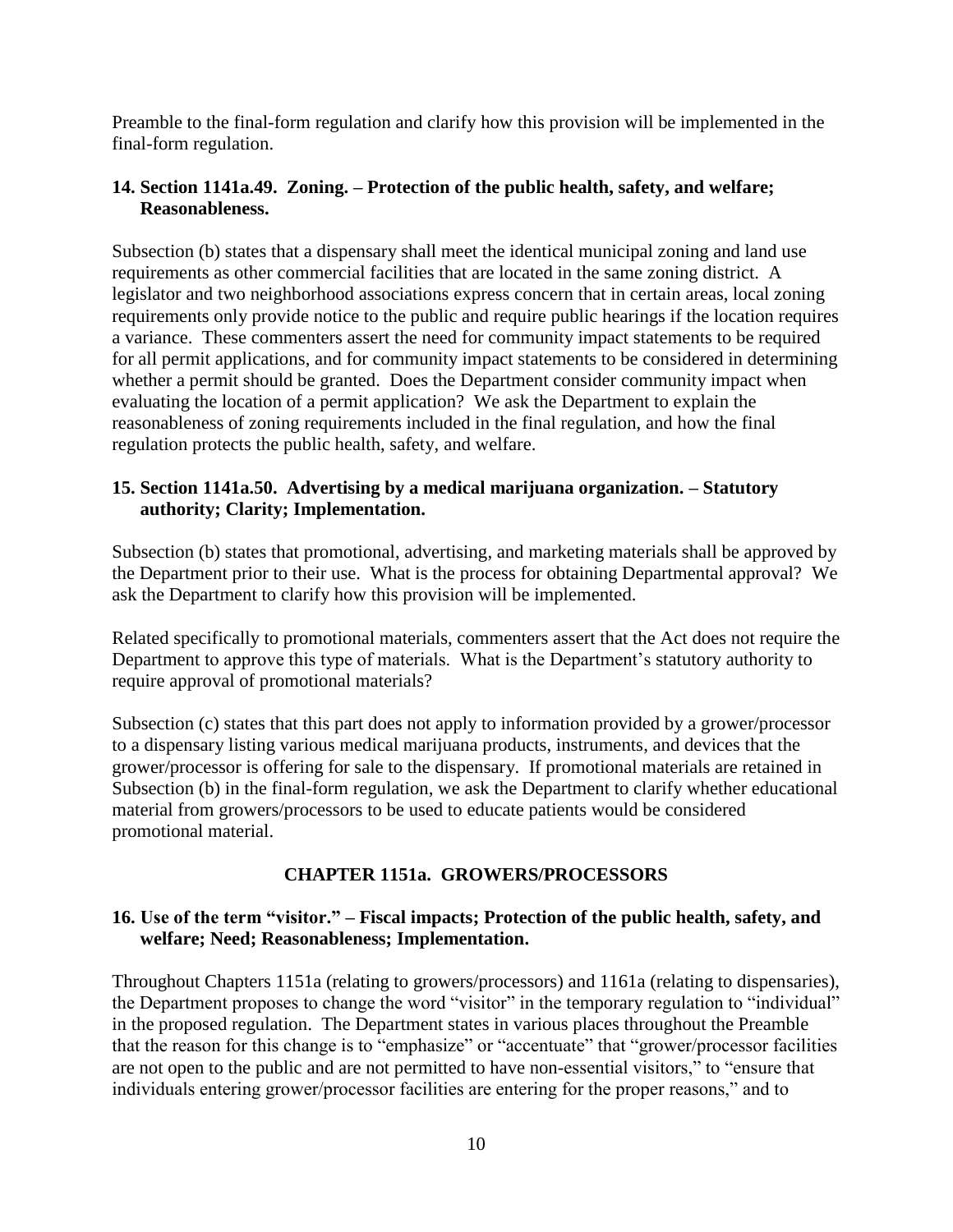"emphasize that dispensaries are not open for general visitation." Commenters raise various concerns as noted below.

- There are legitimate reasons for grower/processor facilities and dispensaries to have visitors. The temporary regulations are very protective, and allowing visitors would not impose a danger.
- The proposed regulation is much more stringent that other states.
- This change affects the signage for an entire facility, and one commenter estimates that it will cost \$2,000 to become compliant.
- The Department needs to give grower/processor facilities adequate time to order and hang the revised signage.
- Preventing visitors that assist people with disabilities from entering a dispensary may violate 16 PA Code Ch. 44 (relating to Discrimination on the Basis of Handicap or Disability). A commenter asserts that "patients who require the accommodation of a support individual will no longer be able to access the dispensary, unless that support individual becomes a caregiver which is a costly and time-intensive process that not all patients can afford."
- Protocols and controls are in place in the temporary regulation to ensure that anyone entering a facility is properly identified, escorted, and monitored during the visit.
- If the proposed language is retained in the final regulation, it should be amended to address the issue of access for individuals such as prospective principals, financial backers, operators or employees of the organization, local first responders, local law enforcement, lawmakers, and others who may need to enter grower/processor facilities for legitimate purposes such as information gathering, training, or orientation.

If the proposed language is retained in the final regulation, we ask the Department to explain the need for and reasonableness of the change from "visitor" to "individual" in the Preamble, particularly as the change relates to fiscal impacts and protection of the public health, safety, and welfare. Also, we ask the Department to address implementation requirements as related to time for support individuals to become caregivers and for facilities to obtain and change signage. Finally, we ask the Department to amend the relevant RAF questions related to fiscal impacts on the regulated community.

## **17. Section 1151a.24. Start-up inventory. – Fiscal impacts; Clarity; Reasonableness; Implementation.**

Section 10231.702(a) of the Act states, in part, that "a grower/processor may do all of the following in accordance with department regulations: (1) obtain seed from outside this Commonwealth to initially grow medical marijuana; (2) obtain seed and plant material from another grower/processor within this Commonwealth to grow medical marijuana."

In implementing the Act, the Department states in Section 1151.24(a) of the temporary regulations that a "grower/processor may obtain seeds **or immature medical marijuana plants** from outside of this Commonwealth for the purpose of securing its start-up inventory."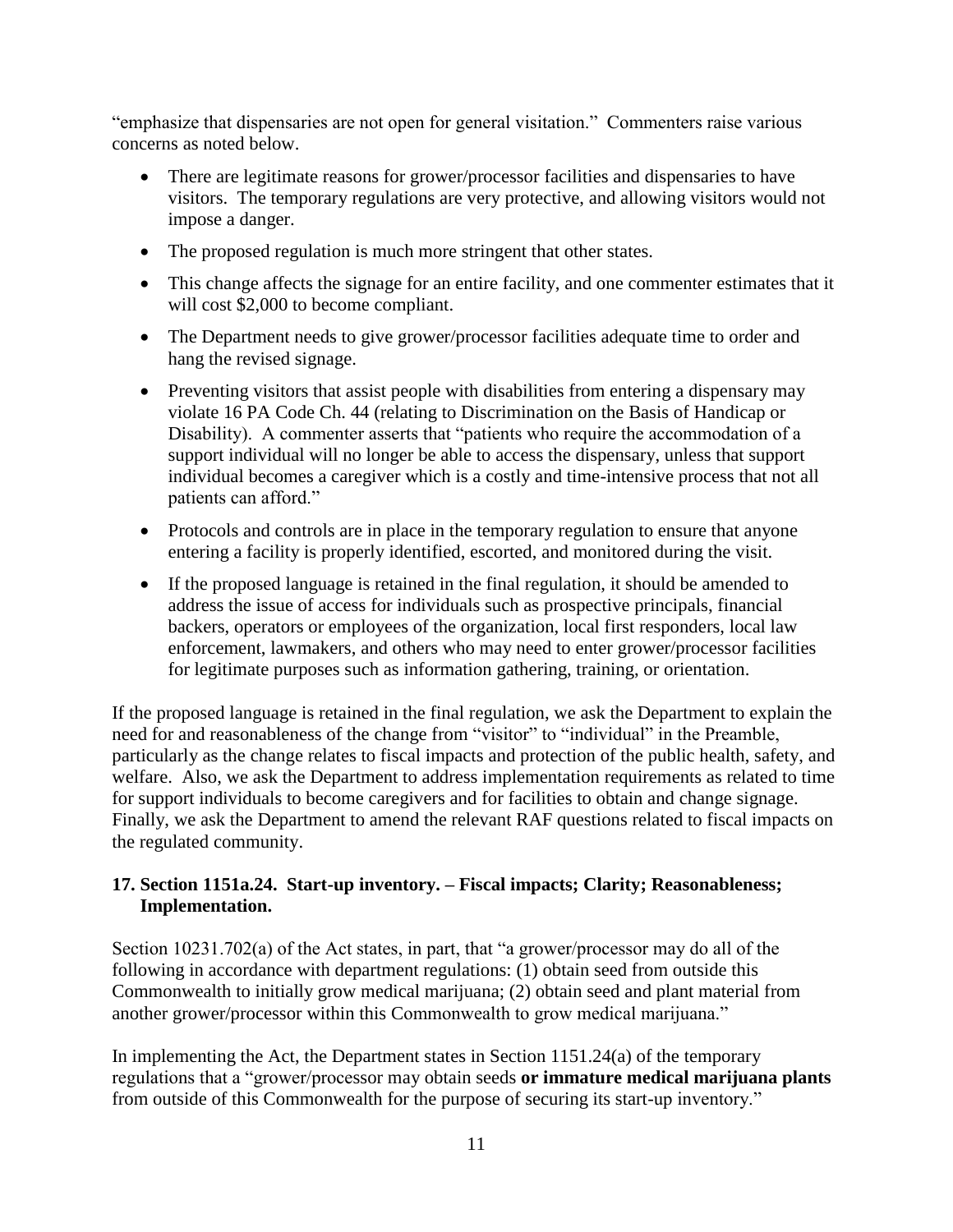[Emphasis added.] The Department has removed "or immature medical marijuana plants" from this provision in the proposed regulation, stating in the Preamble that Section 702(a) of the Act (35 P.S. § 10231.702(a)) "only permits the importation of seeds from outside this Commonwealth." In light of this statement, on what basis did the Department include "immature medical marijuana plants" in this provision of the temporary regulations? Commenters note that while Section 702(a) of the Act does not specifically authorize obtaining immature medical plants from outside the Commonwealth, neither does the Act prohibit it. If this provision remains unchanged in the final-form regulation, we ask the Department to explain the reasonableness and address the fiscal impacts of removing immature medical marijuana plants from this provision.

Subsection (a) further states: "Seeds obtained from outside of this Commonwealth shall be obtained within 30 days from the date that the Department determines that the grower/processor is operational or **within any 30-day window established by the Department if the Department determines that the importation of additional seeds is necessary**." [Emphasis added.] Commenters raise several questions regarding implementation of this provision. What precedes the Department determining that importation of seeds in necessary? What criteria will the Department use to determine if it is necessary? May a grower/processor request an importation window, and if so, how much time will the Department have to respond to the request? Commenters request regular, scheduled importation windows for seeds and immature plants in order to refresh and improve genetics and ensure an ample supply. We ask the Department to clarify implementation of this provision in the final-form regulation, and to address in the Preamble the reasonableness and fiscal impacts of this provision.

#### **18. Section 1151a.25. Access to grower/processor facilities. – Clarity; Reasonableness; Implementation.**

Subsection (a) states, in part, that ". . . a grower/processor shall require the individual to sign a log . . . ." Under Subparagraph (f)(1), the grower/processor is to "maintain the log for [four] years . . . ." What is the need for maintaining a log for four years? Does the Department require a grower/processor to maintain the original logbook for four years, or could the information be stored electronically? We ask the Department to clarify this provision, and to explain why the timeframe included in the final-form regulation is reasonable.

## **19. Section 1151a.26. Security and surveillance. – Fiscal impacts; Protection of the public health, safety, and welfare; Clarity; Need; Reasonableness; Implementation.**

Commenters raise concerns related to various aspects of security and surveillance provisions. First, under Subparagraph (a)(4), a grower/processor must have security and surveillance systems that include, in part, "[t]he ability to record and store all images captured by each surveillance camera for a minimum of [two] years . . . ." Commenters assert that this requirement for retaining video is very costly, more stringent than other states, and an unjustified economic burden which many other states do not require. One commenter provided an actual cost over two years of \$726,000. Commenters provide suggestions to ease the economic impact such as shortening the retention timeframe and/or applying the retention requirement only to video activated by motion, allowing for motion-detection technology, and deleting the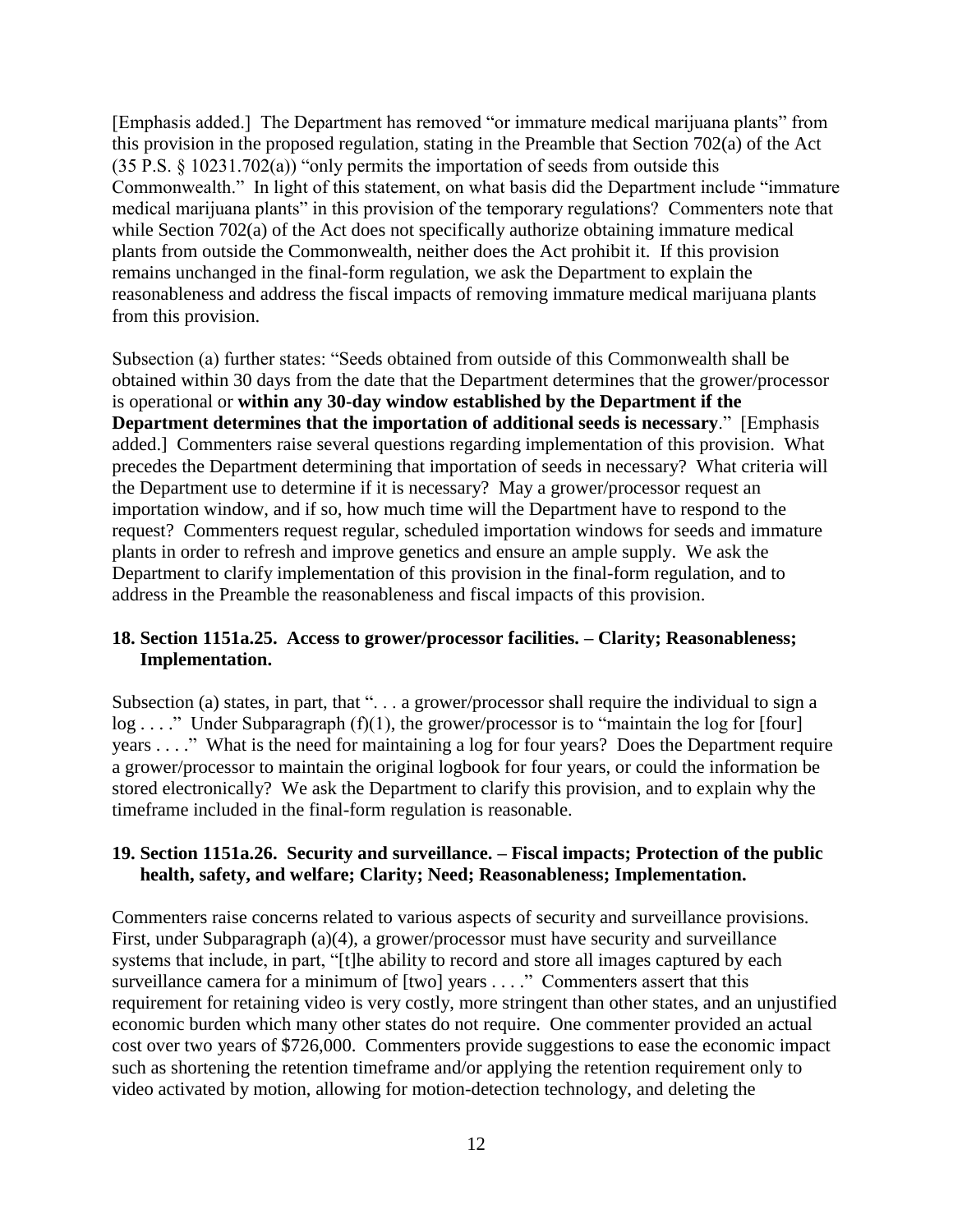requirement for continuous monitoring. What is the need for retaining video for two years? We ask the Department to explain why the timeframe included in the final-form regulation is reasonable. Also, we ask the Department to address the fiscal impacts of the timeframe for retention of surveillance video. This comment also applies to similar language in Section 1161a.31(a)(4) (relating to security and surveillance).

Second, Paragraph (b)(3) states that "the grower/processor shall retain at the facility, for at least [four] years, records of all inspections, servicing, alterations and upgrades performed on the systems . . . ." Commenters assert that this requirement could be costly, and request the option to retain records electronically. We ask the Department to clarify this provision, and to explain why the timeframe included in the final-form regulation is reasonable. This comment also applies to similar language in Section 1161a.31(b)(3) (relating to security and surveillance).

Third, Paragraph (b)(5) states, "The grower/processor shall designate employees to continuously monitor the security and surveillance systems at the facility." Commenters question the need for an employee to meet this requirement, stating that after three years, there have been zero incidents that haven't been flagged by the offsite monitoring service. We ask the Department to explain the need for employees to continuously monitor the security and surveillance systems. This comment also applies to similar language in Section 1161a.31(b)(5) (relating to security and surveillance).

Fourth, Subsection (d) states, "At all times, all entrances to and exits from a site and a facility must be securely locked." Commenters assert that this requirement to keep all doors locked **at all times** is unreasonable and potentially unsafe. Commenters note that the temporary regulations only require all doors to be locked during nonworking hours. The Department states in the Preamble that it proposes this change to "ensure the safety and security of a grower/processor facility." We ask the Department to explain how implementation of the finalform regulation will protect the public health, safety, and welfare. This comment applies to similar language found in Section 1161a.31(d) (relating to security and surveillance).

#### **20. Section 1151a.27. Requirements for growing and processing medical marijuana. – Fiscal impacts; Clarity; Reasonableness; Implementation.**

Subsection (a) states,

A grower/processor shall use only a pesticide, fungicide or herbicide that is approved by the Department of Agriculture for use on medical marijuana plants and listed in Appendix A (relating to acceptable pesticide active ingredients for use). The Department will periodically publish a notice in the *Pennsylvania Bulletin* updating the list of approved pesticides, fungicides and herbicides.

Commenters note that there is no mechanism to update the pesticide list, nor is there a formal review process to be able to petition for expansion. We ask the Department to clarify how this provision will be implemented, and to address the reasonableness of the provision in the finalform regulation. This comment also pertains to Section 1151a.43 (relating to pesticides).

Subsection (h)(3) states that a grower/processor may not process a medical marijuana plant that has mold, rot, or other fungus or bacterial diseases "higher than the minimum levels acceptable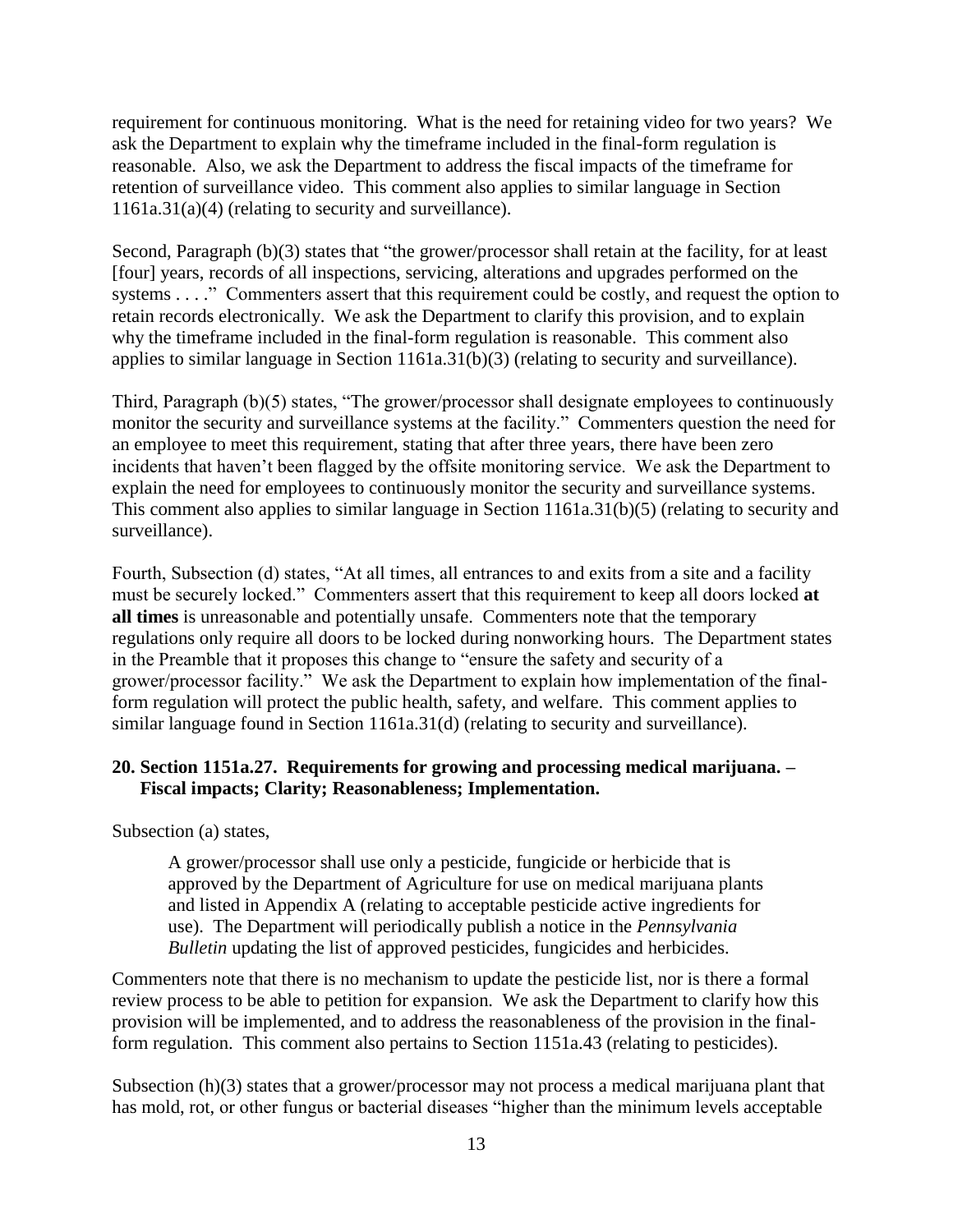to the Department." We have two concerns. First, what are the acceptable minimum levels and what criteria will be used to determine the minimal levels? We ask the Department to clarify how this standard will be implemented in the final form regulation. Second, commenters note that mold and mildew are not anomalies, and remediation can safely process out mold and mildew. We ask the Department to explain the reasonableness of not permitting the option for remediation in order for growers/processors to achieve acceptable levels as this could have fiscal impacts on the regulated community.

#### **21. Section 1151a.29. Limit on medical marijuana processing. – Fiscal impacts; Protection of the public health, safety, and welfare; Clarity; Reasonableness; Implementation.**

In part, Subsection (a) provides a label requirement for medical marijuana or a medical marijuana product which is to be sold to another medical marijuana organization. Subsection (a) requires the concentration of 11 listed cannabinoids, at a minimum, to be included on the label. Commenters assert that this information does not readily fit on a label, and would require the print to be very small, possibly unreadable. Commenters suggest that if the profile for cannabinoids listed in Sections (a)(5-11) is 0.00, then it should be excluded from the label. These commenters assert that including this information detracts from other information that needs to be on the packaging to better inform the patient. We ask the Department to explain the reasonableness of this requirement, and how the final-form regulation protects the public health, safety, and welfare. Additionally, commenters state that changes to labeling requirements are costly and suggest a phase-in period to use up existing product. We ask the Department to address the fiscal impacts of this provision, as well as the reasonableness of the timeframe for implementation.

As noted earlier, Subsection (b) contains non-regulatory language: "The grower/processor shall notify the Department in writing **promptly** upon becoming aware of a potential increase or decrease in the forecasted amount occurring within any subsequent [six]-month period." [Emphasis added.] We ask the Department to clarify the timeframe within which a grower/processor must notify the Department of a potential increase or decrease.

## **22. Section 1151a.34. Packaging and labeling of medical marijuana products. – Clarity; Reasonableness; Implementation.**

Subsection (d) states, "A grower/processor shall obtain the prior written approval of the Department of all packaging and the content of any label to be affixed to a medical marijuana product package. Each label must meet the following requirements: . . . .

(6) List the number of individual doses contained within the package, the species and percentage of THC and CBD and other cannabinoids enumerated in § 1151a.29 (relating to limit on medical marijuana processing), and the individual terpenes and corresponding percentages. CAS numbers need not be displayed on the label.  $\ldots$ 

(9) State the employee identification number of the employee preparing the package and packaging the medical marijuana product.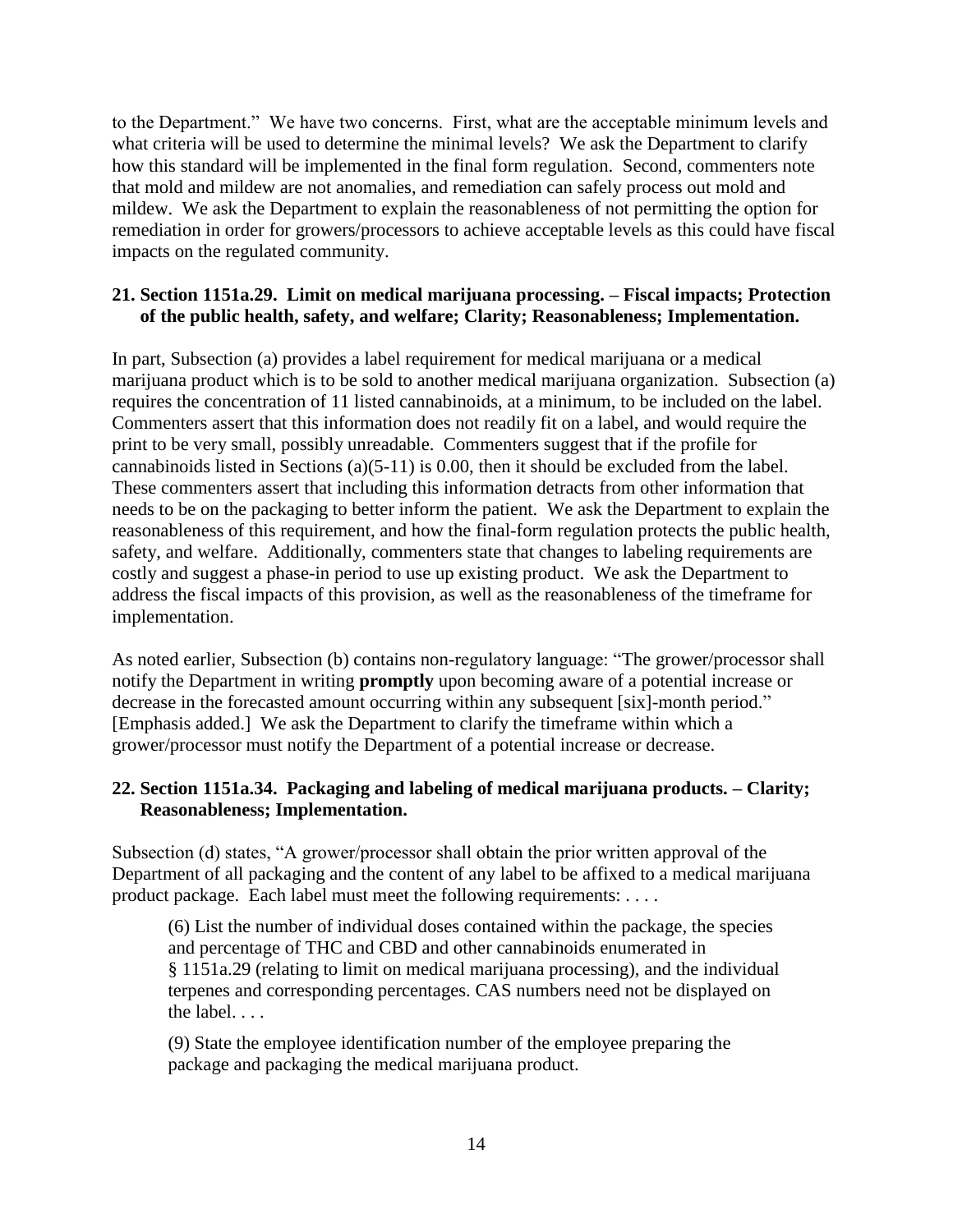(10) State the employee identification number of the employee shipping the package, if different than the employee described in paragraph (9).

(11) Contain the name and address of the dispensary to which the package is to be sold. . . .

(18) List THC as the first number when THC and CBD are listed on a label as a ratio.

Commenters express several concerns related to implementation of the requirement to obtain prior written approval of all packaging and the content of any label to be affixed to a medical marijuana product package. We ask the Department to clarify how a grower/processor obtains approval, including how a request is made, the timeframe for the Department to respond, and the criteria that the Department will use to approve or disapprove packaging and labels.

Related to Paragraph (d)(6), some commenters ask the Department to define "species" while others believe that the species may be irrelevant in some circumstances. We ask the Department to clarify the term "species" and to explain the reasonableness of requiring the species to be included on packaging and labels. This comment pertains to Section 1161a.28 (relating to labels and safety inserts), as well.

Commenters raise additional concerns. For example, commenters assert that Paragraph (d)(11), which requires the label to include the name and address of the dispensary to which the package is to be sold, includes too much information, is too burdensome, poses significant operational challenges, and provides no benefit to patients. Commenters offer alternatives such as replacing the detailed packaging data from (d)(9-11) with a batch identifier. Other commenters raise the issue that containers holding concentrates are very small, making it difficult to label the outer packaging and the container itself. Another commenter cites the need to list as many as 30 terpenes on a label. Did the Department consider alternative labeling options for smaller products? We ask the Department to explain the reasonableness of labeling requirements in the final-form regulation.

Similar to Section 1151a.29 (relating to limit on medical marijuana processing), commenters suggest a phase-in period to use up existing product. We agree and ask the Department to address the reasonableness of the timeframe for implementation of this provision in the finalform regulation. This comment also pertains to Section 1161a.28 (relating to labels and safety inserts).

#### **23. Section 1151a.35. Transportation of medical marijuana. – Fiscal impacts; Need; Reasonableness.**

Commenters raise concerns related to several requirements under this section. For example, Paragraph (b)(1) requires transportation vehicles to be "equipped with a secure lockbox or locking cargo area." Subsection (c) states that a transport vehicle must be staffed with a delivery team consisting of at least two individuals. Commenters assert that these are additional fiscal burdens. What is the need for these requirements? Commenters note that requiring a delivery team of two individuals is a costly requirement which other states do not have. We ask the Department to explain the need for and reasonableness of these requirements, as well as the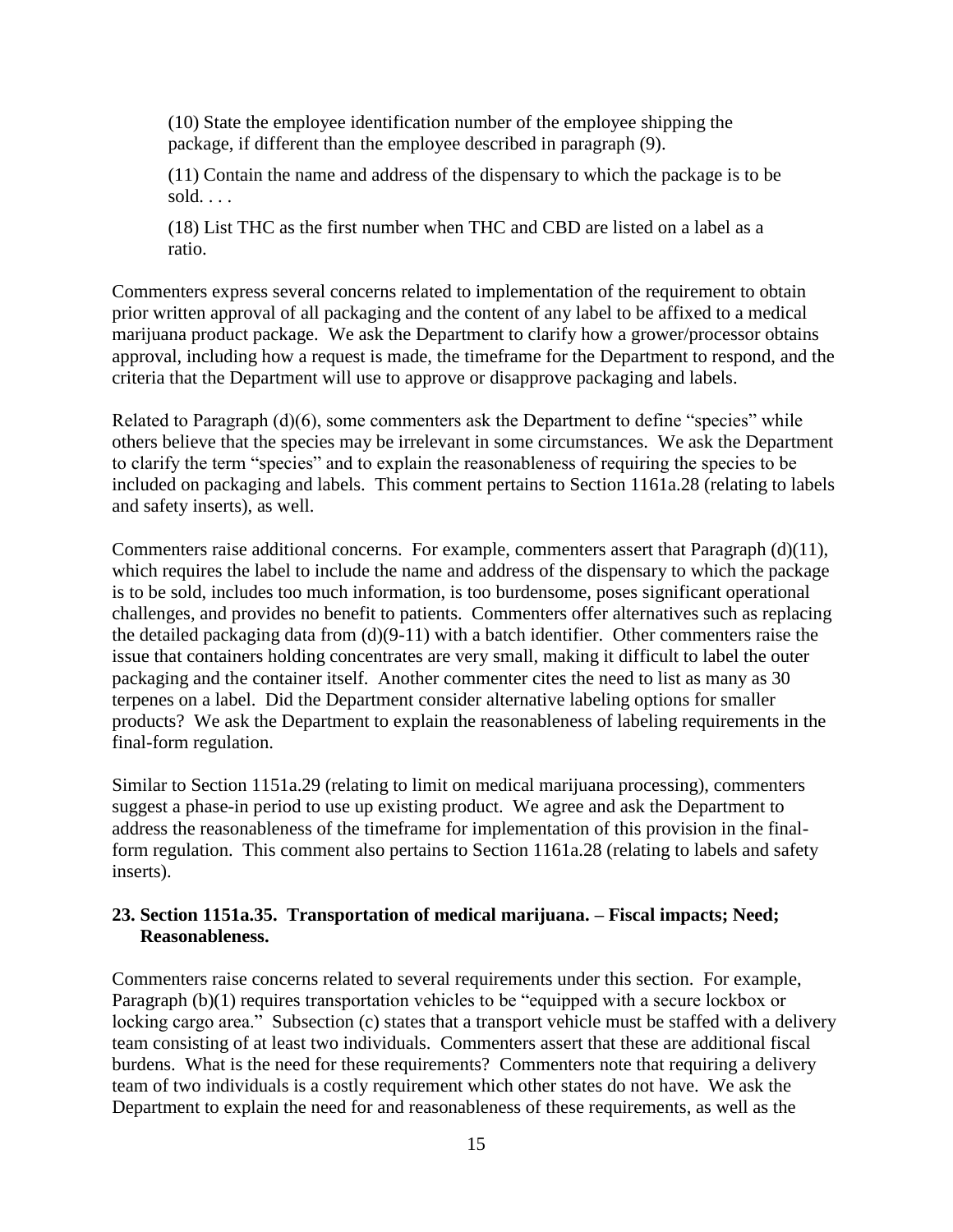fiscal impacts. Also, we ask the Department to address these concerns as they relate to Sections 1161a.35 (relating to transportation of medical marijuana products) and Section 1171a.33 (relating to transporting samples).

Commenters also raise concerns regarding Subsection (f) which states,

A grower/processor shall immediately report to the Department, either through a designated phone line established by the Department or by electronic communication with the Department in a manner prescribed by the Department, vehicle accidents, diversions, losses or other reportable events that occur during transport of seeds, immature medical marijuana plants, medical marijuana plants, medical marijuana and medical marijuana products.

Commenters request that the Department provide a protocol that should be followed if product is delivered to wrong dispensary as an incident can be very costly. We ask the Department to clarify how this provision is to be implemented in the final-form regulation, taking fiscal impacts into consideration.

## **24. Section 1151a.36. Transport manifest. – Clarity.**

Subsection (c) states that all seeds, immature medical marijuana plants, medical marijuana plants, medical marijuana and medical marijuana products being transported "shall be packaged in **shipping containers** . . ." [Emphasis added.] Commenters request that the Department make clear that the intent of the phrase "shipping container" is appropriate-sized packaging, not a large metal shipping apparatus. We ask the Department to clarify the intent of this provision in the final-form regulation.

## **25. Section 1151a.37. Transportation of seeds, immature medical marijuana plants and medical marijuana plants. – Clarity.**

Commenters raise the question of whether the transportation of medical marijuana products should be addressed in this section. Is a grower/processor permitted to sell medical marijuana products to another grower/processor for purposes of turning them into finished products? We ask the Department to clarify this provision as it relates to the transportation of medical marijuana products in the final-form regulation.

## **26. Section 1151a.40. Management and disposal of medical marijuana waste. – Fiscal impacts; Need.**

Subsection (b)(1) states that "returned" medical marijuana shall be rendered unusable and unrecognizable prior to being transported from a grower/processor or an approved laboratory. Commenters assert that unopened, returned merchandise should be returned to inventory instead of destroyed. We ask the Department to explain the need to destroy unopened, returned medical marijuana, and to address the fiscal impacts of this provision if it is retained in the final-form regulation.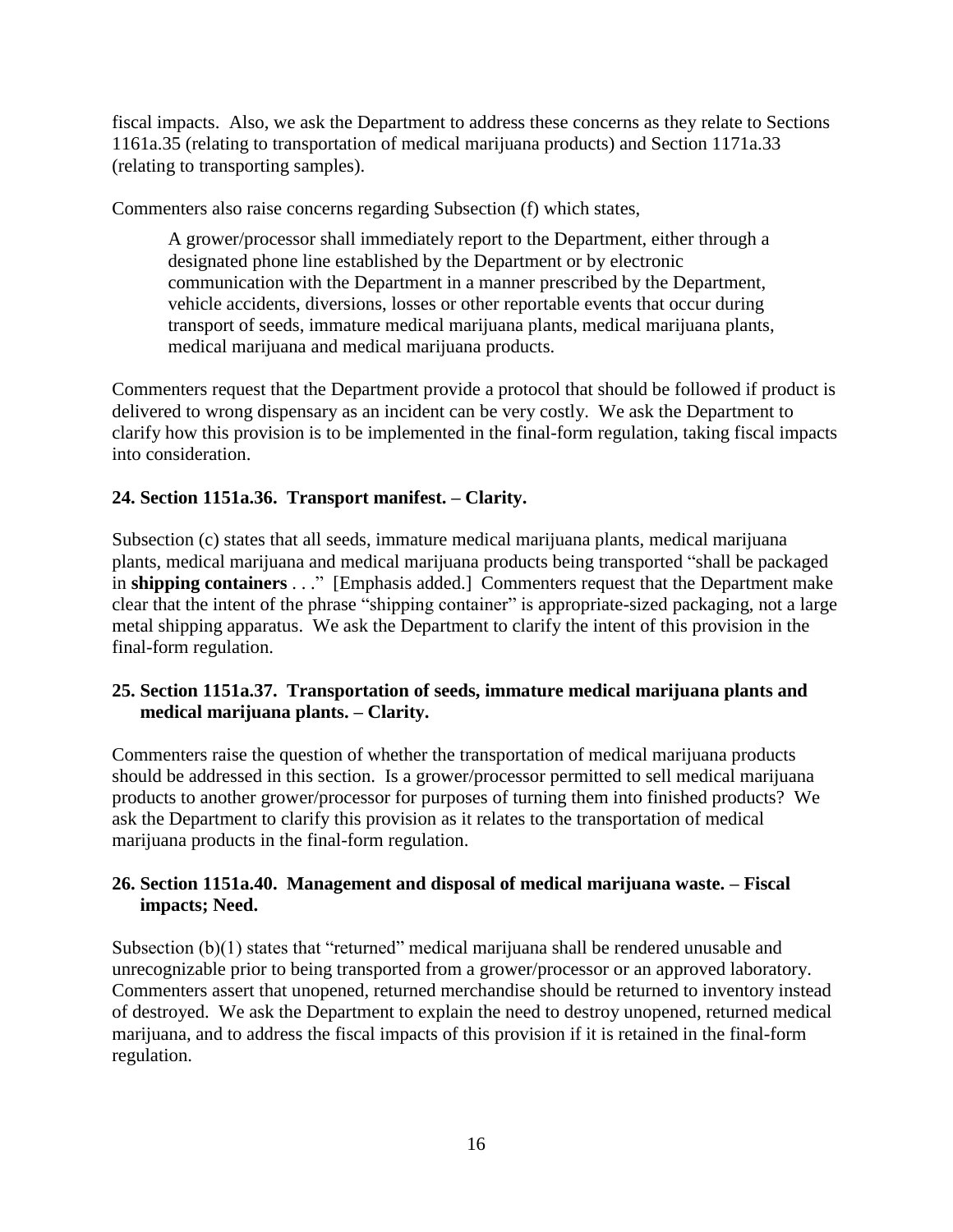#### **27. Section 1151a.42. Complaints about or recall of medical marijuana products. – Clarity.**

Several provisions within this section address a "condition" as relating to mandatory recalls. For example, Paragraph (c)(1) provides a requirement for a mandatory recall if a grower/processor discovers that a **condition** relating to the seeds, immature medical marijuana plants, medical marijuana plants, medical marijuana, or medical marijuana products grown or processed at its facility poses a risk to public health and safety. [Emphasis added.] Likewise, Subsection (h) states that the Department may initiate a mandatory recall upon receipt of information that a **condition** relating to the seeds, immature medical marijuana plants, medical marijuana plants, medical marijuana, or medical marijuana products grown, processed, or dispensed by a medical marijuana organization poses a risk to public health and safety. What does the term "condition" mean? We ask the Department to define or clarify this term.

Additionally, commenters suggest the Department address other types of complaints that may not cause an adverse event, such as mold or contaminated product. We ask the Department to clarify in the final-form regulation how other types of complaints are to be handled. This comment pertains to Section 1161a.38 (relating to complaints about or recall of medical marijuana), as well.

#### **CHAPTER 1161a. DISPENSARIES**

#### **28. Section 1161a.30. Access to dispensary facilities. – Protection of the public health, safety, and welfare; Need.**

Subsection (a) permits a patient who is under the age of 18 to enter if the patient is accompanied by a parent, guardian or caregiver. A commenter asserts that prohibiting minors from accompanying parents/guardians who are patients into dispensaries creates a hardship for patients. We ask the Department to explain the need to prohibit children from accompanying parents or guardians who are patients into dispensaries, and how the final-form regulation protects the public health, safety, and welfare.

#### **CHAPTER 1171a. LABORATORIES**

#### **29. Section 1171a.26. Stability testing and retention of samples. – Need; Reasonableness.**

This section requires samples of harvest batches to be collected by an approved laboratory in a sufficient amount to perform stability testing at six-month intervals for a one-year period. Commenters have questioned the need for this provision and note that the average shelf life of medical marijuana is less than six months. A commenter has suggested that testing be performed at one year, and only if the product remains in inventory. We ask the Department to explain the rationale for and reasonableness of testing requirement at six- and twelve-month intervals. In addition, we question the need to perform stability testing under Subsection (c) if a product is no longer in inventory.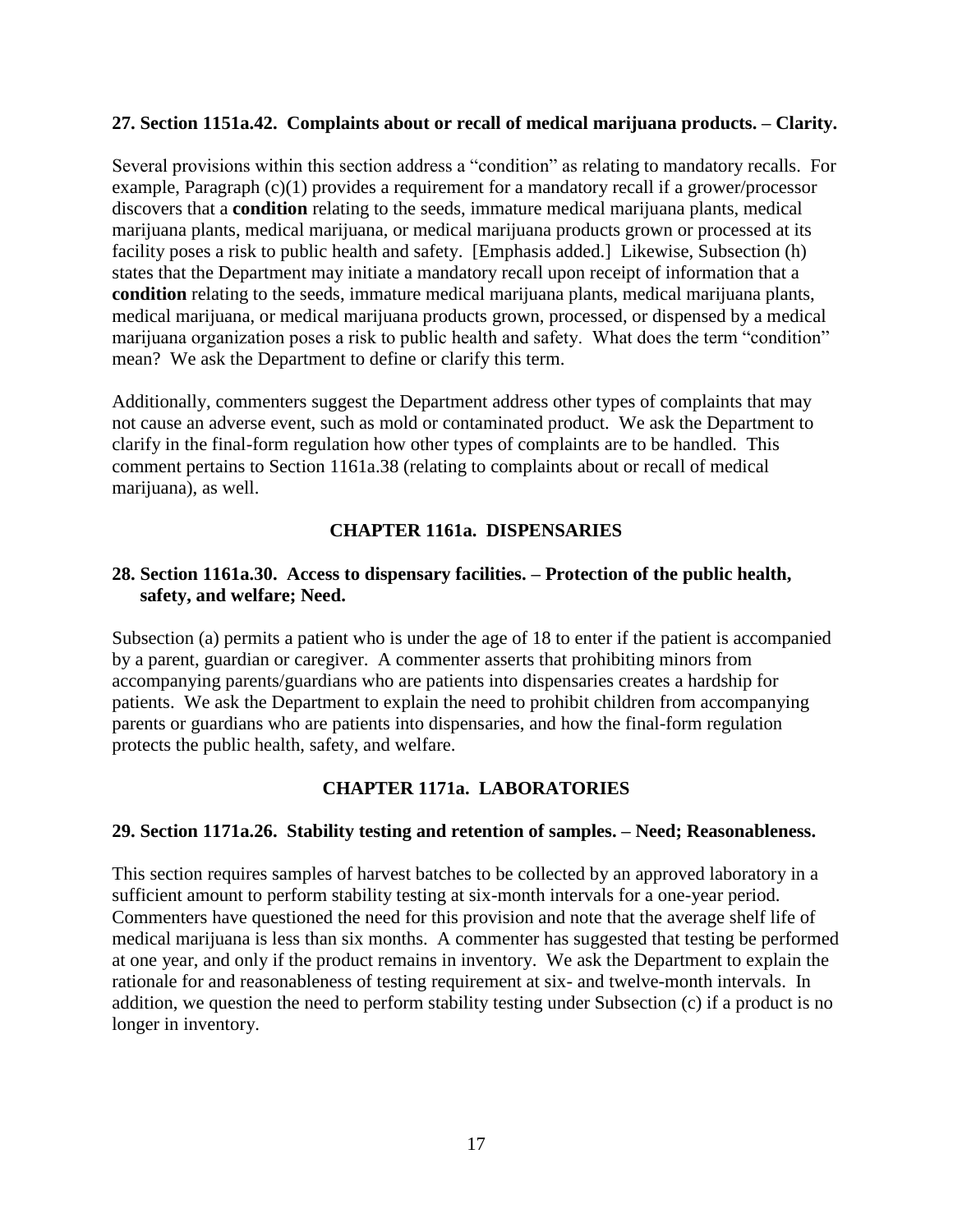#### **30. Section 1171a.29. Testing requirements. – Statutory authority; Conforms to the intention of the General Assembly; Fiscal impacts; Need; Reasonableness.**

Subsection (c) has generated significant interest from the regulated community. This subsection is different from the temporary regulation. The proposed regulation requires a different approved laboratory to test finished product than the approved laboratory that tested the harvest batch product. The Department states in the Preamble that testing by a second laboratory is needed to provide additional "checks and balances." Issues raised by commenters include the following:

- Section 704 of the Act requires testing of product at harvest and at final processing. It requires a grower/processor to ". . . contract with **an** independent lab." [Emphasis added.] This statutory language indicates that the intent of the General Assembly was for one approved laboratory to perform the required testing.
- The regulated community is not aware of any issues related to one approved laboratory performing both tests and questions the reasonableness and need for this requirement.
- Standardized methods have not been widely accepted for potency and purity, so each testing lab develops and validates their own analytical methods for each required test. Will the test results in the electronic tracking system be meaningful?
- The accreditation process for approved laboratories provides the necessary "checks and balances" related to product quality and integrity.
- If two different approved laboratories testing a particular harvest batch at different times are required to interact, it could be a risk to laboratory independence, data integrity, data impartiality and client confidentiality. This could compromise sections of a laboratory's accreditation.
- There are additional costs associated with entering contracts with two different approved laboratories.

We ask the Department to explain why it believes the language of Section 704 of the Act allows for testing of harvest batches and final product by two different approved laboratories. In addition, we ask the Department to provide a more detailed explanation of the specific problems it has encountered with the existing testing protocols and how testing by two different approved laboratories solves those problems. Finally, we ask the Department to quantify the costs for growers/processors associated with entering into a contract with a second approved laboratory.

## **31. Section 1171a.31. Test results and reporting. – Clarity; Need; Implementation.**

Subsection (c) of this rulemaking differs from the temporary regulation and the changes have generated interest from commenters. This subsection will allow a grower/processor to request a retest if a sample failed initial testing by an approved laboratory. If the retest passes, a second approved laboratory must confirm the passing test result. Finally, if the Department does not agree to accept the confirming test results, the re-tested sample and the lot must be disposed of.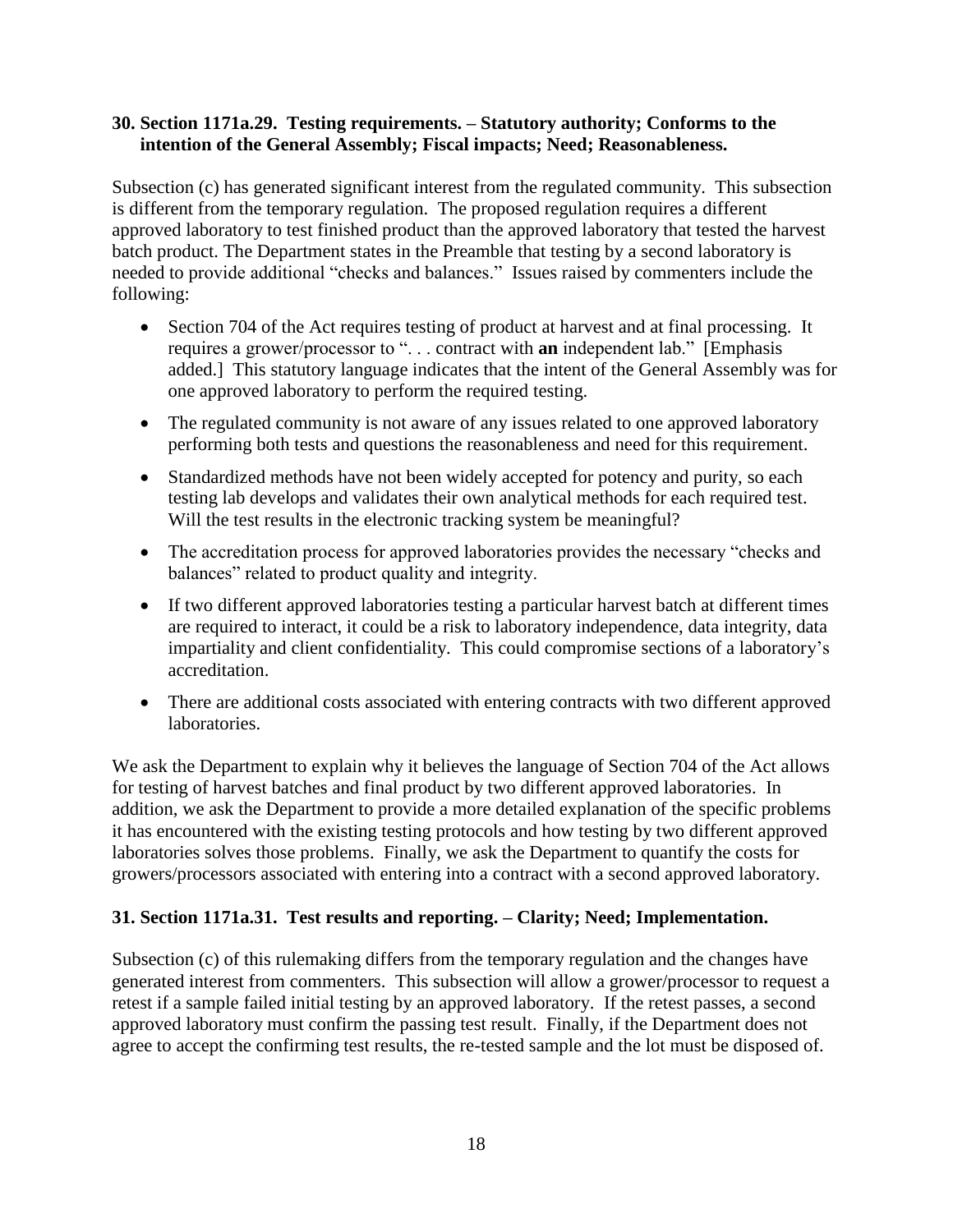Commenters point to the fact that this subsection provides the Department a great deal of discretion to reject results, but does not provide criteria for determining why results would be deemed unsatisfactory. We agree and ask the Department to include language in the final-form regulation that clarifies and specifies what criteria will be used to implement this provision and determine if a result is unsatisfactory.

We also ask the Department to explain the overall need for changes being made to this subsection, including the requirement that a second approved laboratory confirm the test results of the first approved laboratory when retesting occurs.

## **32. Section 1171a.35. Laboratory reporting. – Clarity; Implementation.**

Paragraph (b)(1) states, "Regarding tests results not entered into the electronic tracking system, the approved laboratory shall immediately provide to the Department an electronic copy of the certificate of analysis." Commenters assert that this requirement is unnecessary and burdensome. How is a laboratory to comply with this requirement, and what is meant by "immediately"? We ask the Department to explain the need for this requirement, and to clarify in the final-form regulation how the provision is to be implemented.

## **CHAPTER 1181a. PHYSICIANS AND PRACTITIONERS**

## **33. Use of the term "practitioner" and "physician." – Clarity.**

The term "practitioner" is defined in Section 103 of the Act and Section 1141a.21 of this regulation, while the term "physician" is defined only in Section 1141a.21 of this regulation. A commenter has stated that terms appear to be used interchangeably by the Department throughout the regulation. We ask the Department to review the use of both terms as they are used throughout the rulemaking to ensure usage is clear and appropriate.

## **34. Section 1181a.26. Denial, revocation or suspension of a practitioner registration. – Clarity.**

Subsection (d)(3) includes the phrase "... except in accordance with applicable law." We ask the Department to clarify what the applicable law or laws are so that the regulated community can comply with those laws.

### **35. Section 1181a.27. Issuing patient certifications. – Conforms to the intention of the General Assembly; Protection of the public health, safety, and welfare; Clarity; Implementation.**

A commenter has raised several concerns with this section that relate to consistency with the Act, implementation procedures, need, and clarity. The comments question how this section will be implemented as it relates to the interaction between practitioners, medical professionals, caregivers, and patients that are homebound or physically unable to visit a dispensary. The commenter asks how the Department will implement the requirements of this section of the regulation and Section 801 of the Act (relating to dispensing to patients and caregivers). We ask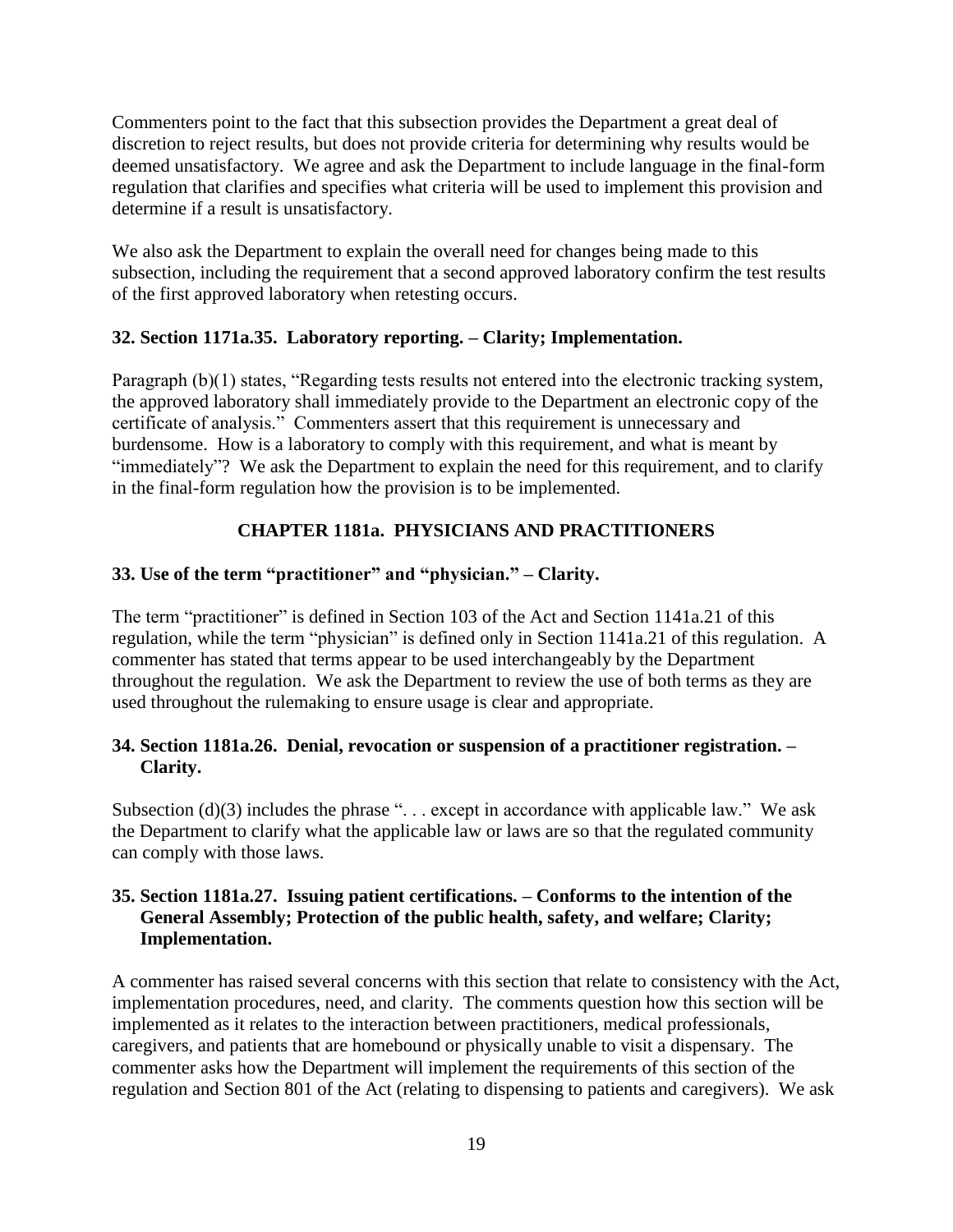the Department to review all of the concerns, clarify how the final-form regulation will be implemented, ensure that the requirements of the regulation are consistent with the Act, and ensure that the health, safety, and welfare of the patients are protected.

## **36. Section 1181a.28. Modifying a patient certification. – Clarity; Need; Reasonableness; Implementation.**

Subsection (a) states that a practitioner may not modify the form of medical marijuana products on a patient certification for 30 days from the date the receipt is entered into the electronic tracking system by the dispensary unless the practitioner notifies the Department. A commenter has questioned the need for this prohibition and whether the prohibition exists in the Act. Commenters also question how a modification can be made. We ask the Department to explain in the Preamble to the final-form regulation the need for and reasonableness of this provision. If this prohibition remains in the final-form regulation, we ask the Department to clarify how this provision will be implemented, particularly as relates to the procedures or forms needed to modify the certification.

## **37. Section 1181a.31. Practitioner prohibitions. – Clarity; Implementation.**

Subsection (g) provides that a "practitioner may not excessively charge a patient for any expense related to the certification and follow-up process." A commenter has stated that this requirement is vague. We agree and ask the Department to either define "excessive" as it relates to this requirement or clarify in the final-form regulation how this provision will be implemented, indicating how the Department and the practitioner will make this determination.

## **38. Section 1181a.32. Training. – Protection of the public health, safety, and welfare; Clarity; Implementation.**

This section requires a physician that wants to be included in the practitioner registry and a medical professional that wants to work at a dispensary to complete a four-hour training course approved by the Department. We have two concerns. First, as noted by a commenter, Subsection (d) requires individuals who are required to take the training to submit documentation of completion of the course to the Department, but does not explain how or when this should be done. We ask the Department to clarify in the final-form regulation how this requirement is to be implemented.

Second, Subsection (e) states, "The Department will maintain on its publicly-accessible web site a list of approved training providers that offer the 4-hour training course." What process and criteria does the Department use to approve training providers? We ask the Department to clarify how this provision will be implemented, including the processes and criteria for approving training providers, in order to demonstrate that training providers are meeting the requirements of this regulation and protecting the public health, safety, and welfare of patients.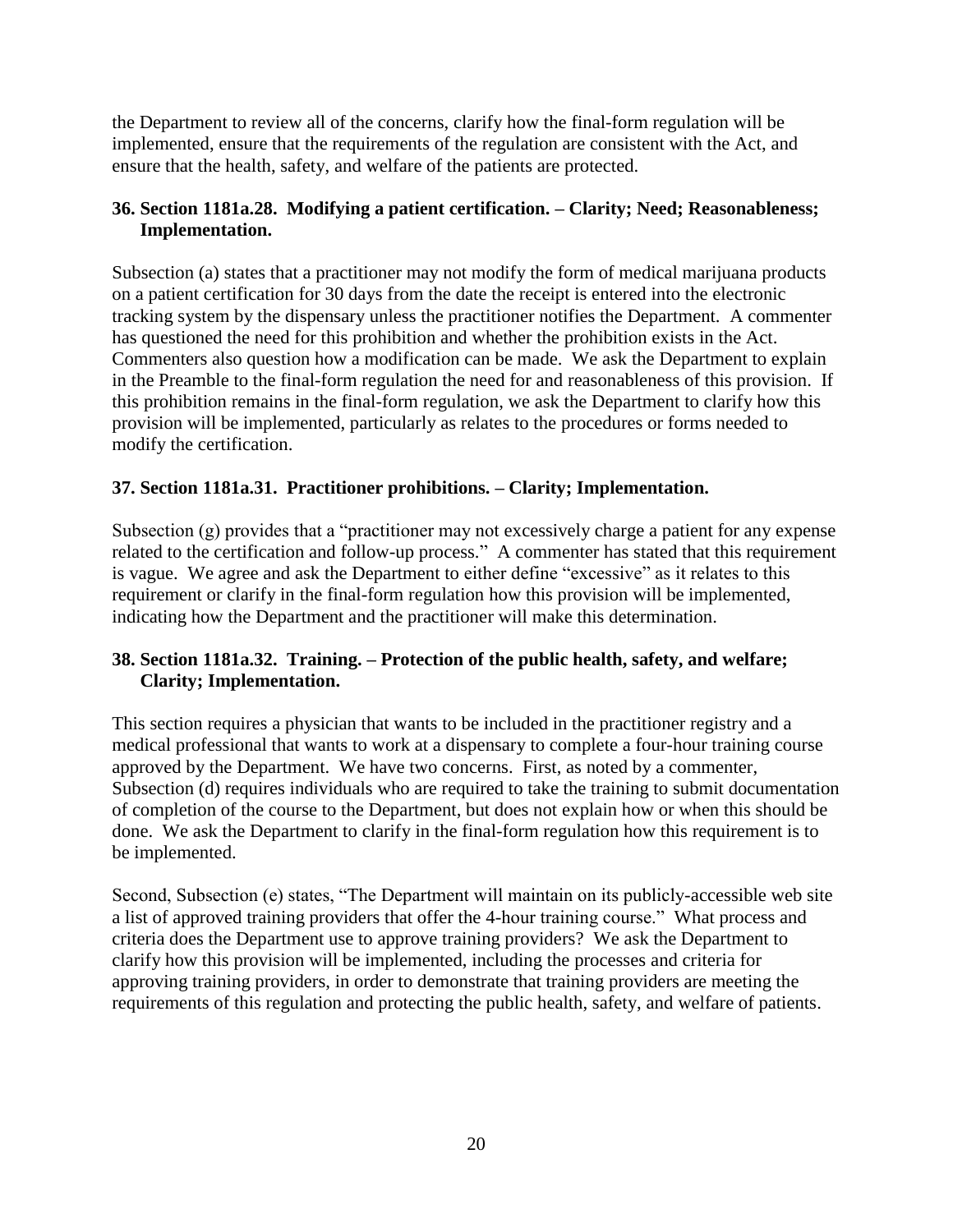## **CHAPTER 1191a. PATIENTS AND CAREGIVERS**

### **39. Section 1191a.25. Application for, and issuance or denial of, identification cards. – Clarity; Implementation.**

While we addressed the issue of non-regulatory language in a previous comment, we note that this section includes a significant number of vague and non-binding phrases.

- Subsection (a) states, "An applicant shall submit an identification card application **on a form prescribed by the Department**. The application will be made available on the Department's publicly-accessible web site and in hard copy upon request." [Emphasis added.]
- Subsection (b) states, "An identification card application submitted by or on behalf of a patient must include, **at a minimum**, the following information . . . ." [Emphasis added.]
- Paragraph (b)(9) states that an identification card application submitted by or on behalf of a patient must include . . . . "**[a]ny other information deemed necessary** by the Department." [Emphasis added.]
- Subsection (d) states, "An identification card application submitted by a caregiver must include, **at a minimum**, the following information . . . . " [Emphasis added.].
- Paragraph  $(d)(10)$  states that an identification card application submitted by a caregiver must include . . . "**[a]ny other information deemed necessary** by the Department." [Emphasis added.]
- Subsection (f) states, "The Department will **promptly** notify an applicant in writing if an identification card application is incomplete . . . ." [Emphasis added.]

As in the comment above, we ask the Department to ensure that these provisions use regulatory language, setting clear compliance standards for the regulated community.

Similarly, Subsection (g) states, "An applicant shall have 60 days **from receipt of a notification** under subsection (f) to submit to the Department the documents or information requested." How will the Department know the date on which notice was received by an applicant? We ask the Department to clarify how this provision will be implemented.

## **40. Section 1191a.26. Application fees. – Need; Implementation.**

This section establishes the amount of application fees for an identification card, renewal of an identification card and the replacement of an identification card. Subsection (c) states that the Department may establish higher fees for the issuance of a second and subsequent replacement identification card by publishing notice of those fees in the *Pennsylvania Bulletin.* Subsection (d) allows the Department to waive or reduce the fees for applicants that demonstrate financial hardship. The qualifications for financial hardship will be published by the Department in the *Pennsylvania Bulletin.* We have two questions. First, we note that Section 501 of the Act permits the Department to establish higher fees for replacement cards and to waive or reduce fees. Why did the Department decide to administer these provisions by publishing notices in the *Pennsylvania Bulletin* instead of including them in this rulemaking?